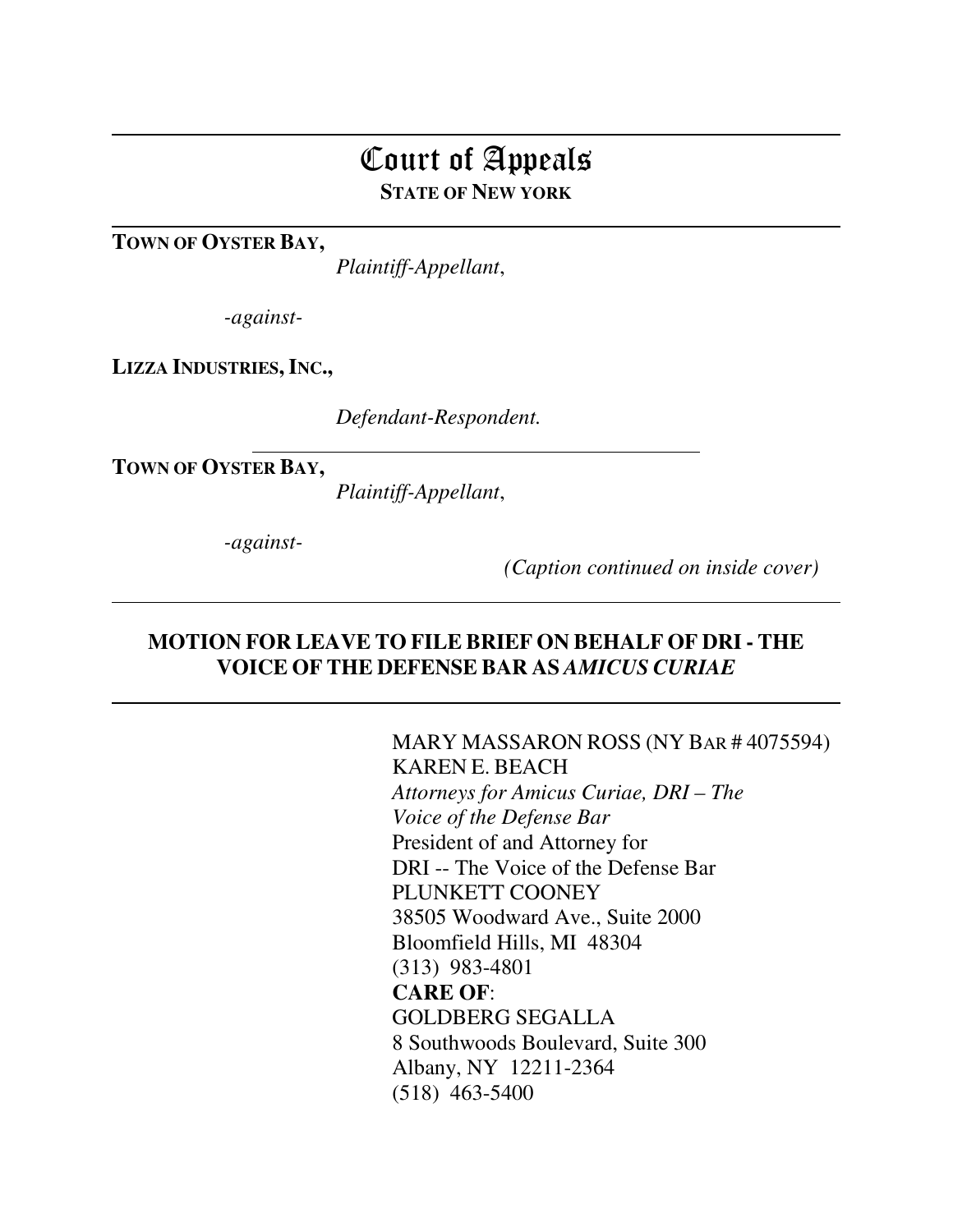### **J.D. POSILLICO,INC. AND LIZZA INDUSTRIES, INC.,**

*Defendants-Respondents.* 

**TOWN OF OYSTER BAY,** 

*Plaintiff-Appellant*,

*-against-*

 $\overline{a}$ 

**HENDRICKSON BROS., INC.,**

*Defendant-Respondent.* 

**VILLAGE OF BABYLON,** 

*Plaintiff-Appellant*,

*-against-*

 $\overline{a}$ 

**HENDRICKSON BROS., INC.,**

*Defendant-Respondent.* 

**VILLAGE OF LINDENHURST,**

 $\overline{a}$ 

*Plaintiff-Appellant*,

*-against-*

**HENDRICKSON BROS., INC.,**

*Defendant-Respondent.* 

**VILLAGE OF LINDENHURST,**

*Plaintiff-Appellant*,

*-against-*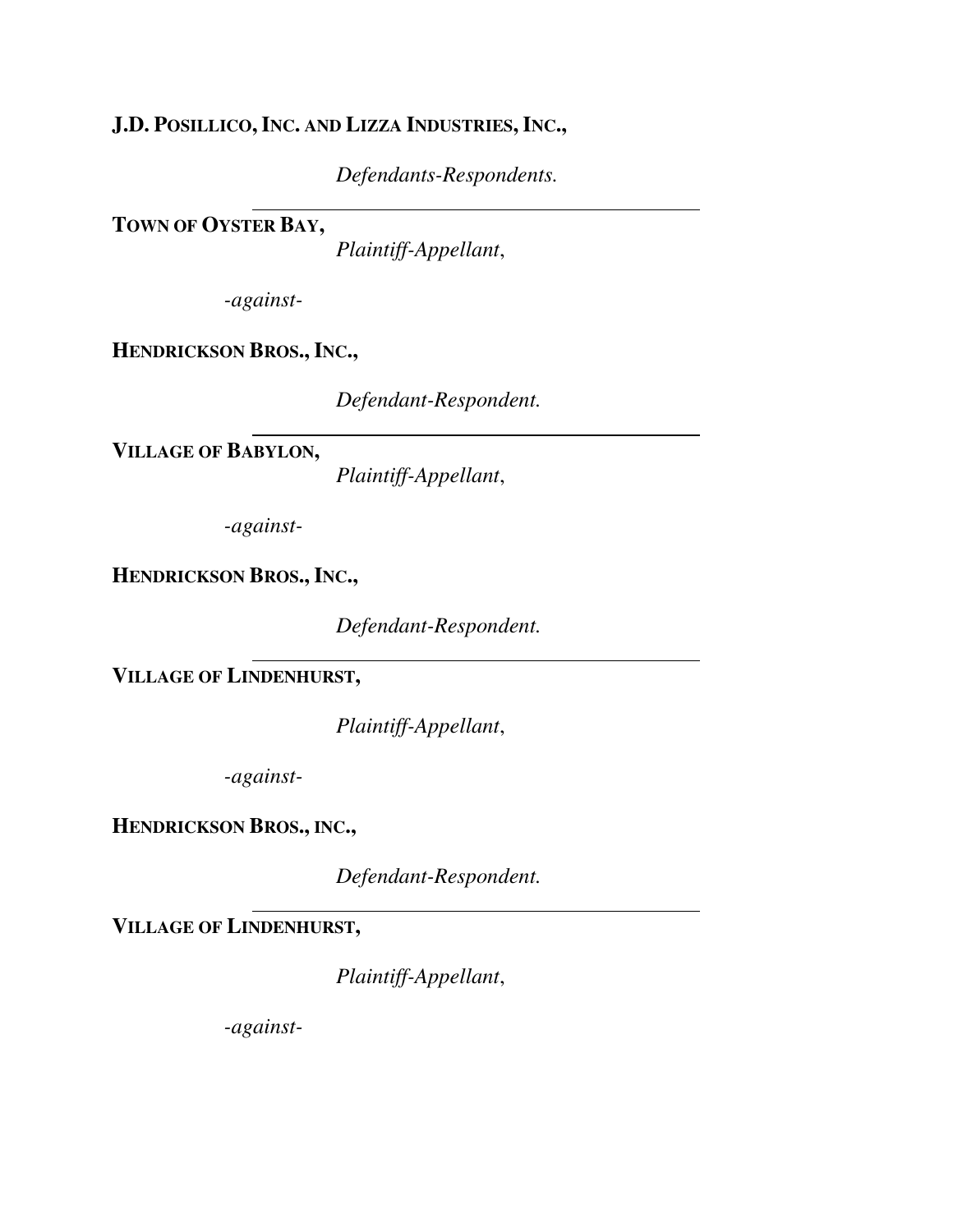**LIZZA INDUSTRIES, INC.,**

*Defendant-Respondent.* 

 $\overline{a}$ **TOWN OF OYSTER BAY,** 

*Plaintiff-Appellant*,

*-against-*

**J.D. POSILLICO,INC. ,**

*Defendant-Respondent.* 

 $\overline{a}$ **TOWN OF OYSTER BAY,** 

*Plaintiff-Appellant*,

*-against-*

**S. ZARA AND SONS CONTRACTING CORPORATION,** 

*Defendant-Respondent.* 

**TOWN OF OYSTER BAY,** 

*Plaintiff-Appellant*,

*-against-*

 $\overline{a}$ 

**MARVEC ALLSTATE, INC.,**

*Defendant-Respondent.* 

**VILLAGE OF LINDENHURST,**

 $\overline{a}$ 

*Plaintiff-Appellant*,

*-against-*

 $\overline{a}$ 

**J.D. POSILLICO,INC. ,**

*Defendant-Respondent.*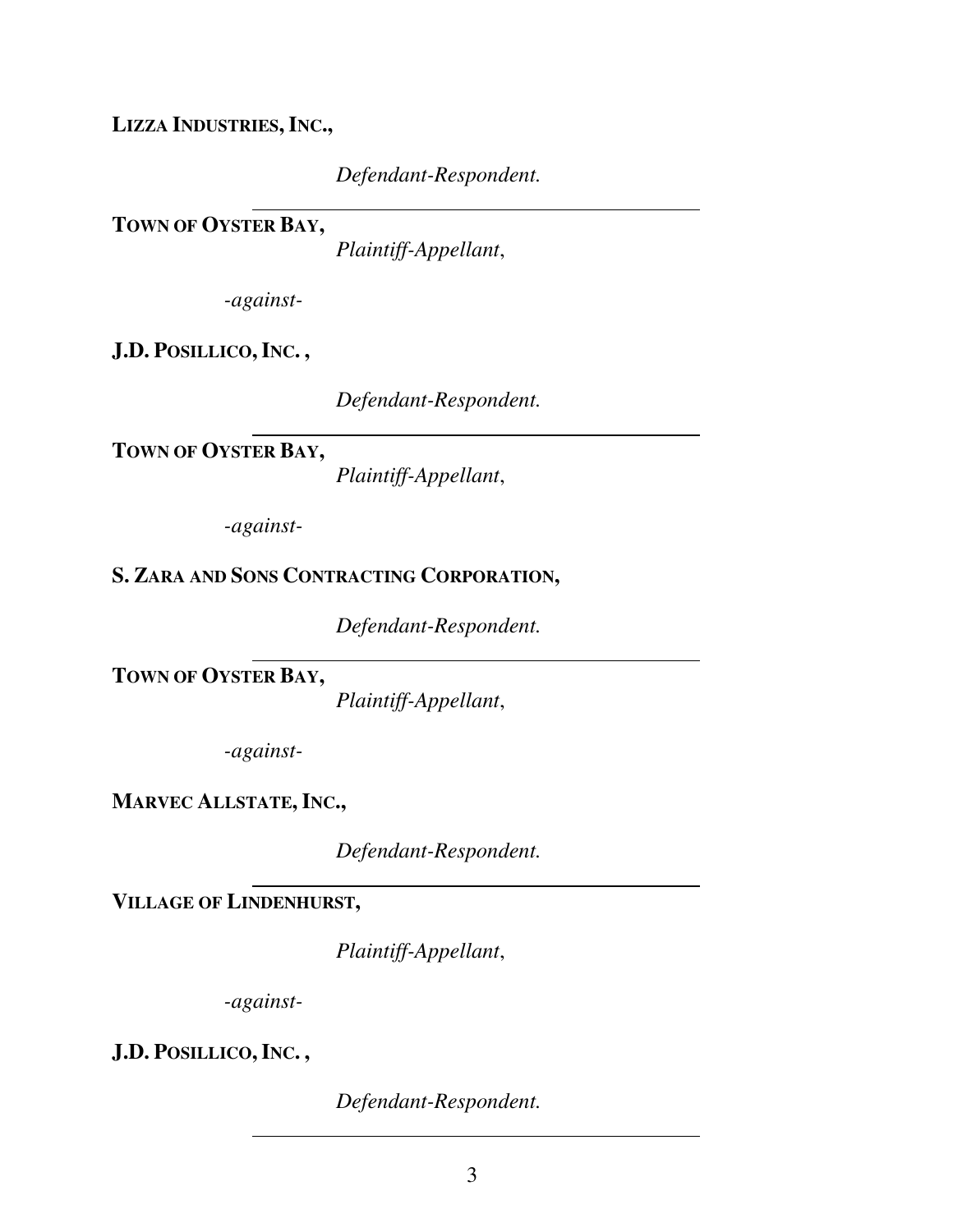## **TABLE OF CONTENTS**

| AFFIRMATION IN SUPPORT OF DRI - THE VOICE OF THE DEFENSE<br>BAR'S MOTION FOR LEAVE TO FILE A BRIEF AS AMICUS CURIAE 8                                                                                      |
|------------------------------------------------------------------------------------------------------------------------------------------------------------------------------------------------------------|
|                                                                                                                                                                                                            |
| <b>AMICUS CURIAE BRIEF OF DRI - THE VOICE OF THE DEFENSE BAR 14</b>                                                                                                                                        |
|                                                                                                                                                                                                            |
|                                                                                                                                                                                                            |
|                                                                                                                                                                                                            |
| The Appellate Division, Second Department Correctly Dismissed<br><b>Plaintiffs' Property Damage Claims Because They Arose Out Of</b><br><b>Construction That Was Substantially Completed More Than Six</b> |
| Statutes of limitation make construction risks predictable and<br>$\mathbf{A}$ .                                                                                                                           |
| Actions arising out of construction defects in New York have<br><b>B.</b><br>traditionally accrued upon substantial completion of the project23                                                            |
| $\mathcal{C}$ .<br>Plaintiffs' theory of continuing public nuisance contravenes the<br>statute of limitations and threatens the viability of New York's                                                    |
|                                                                                                                                                                                                            |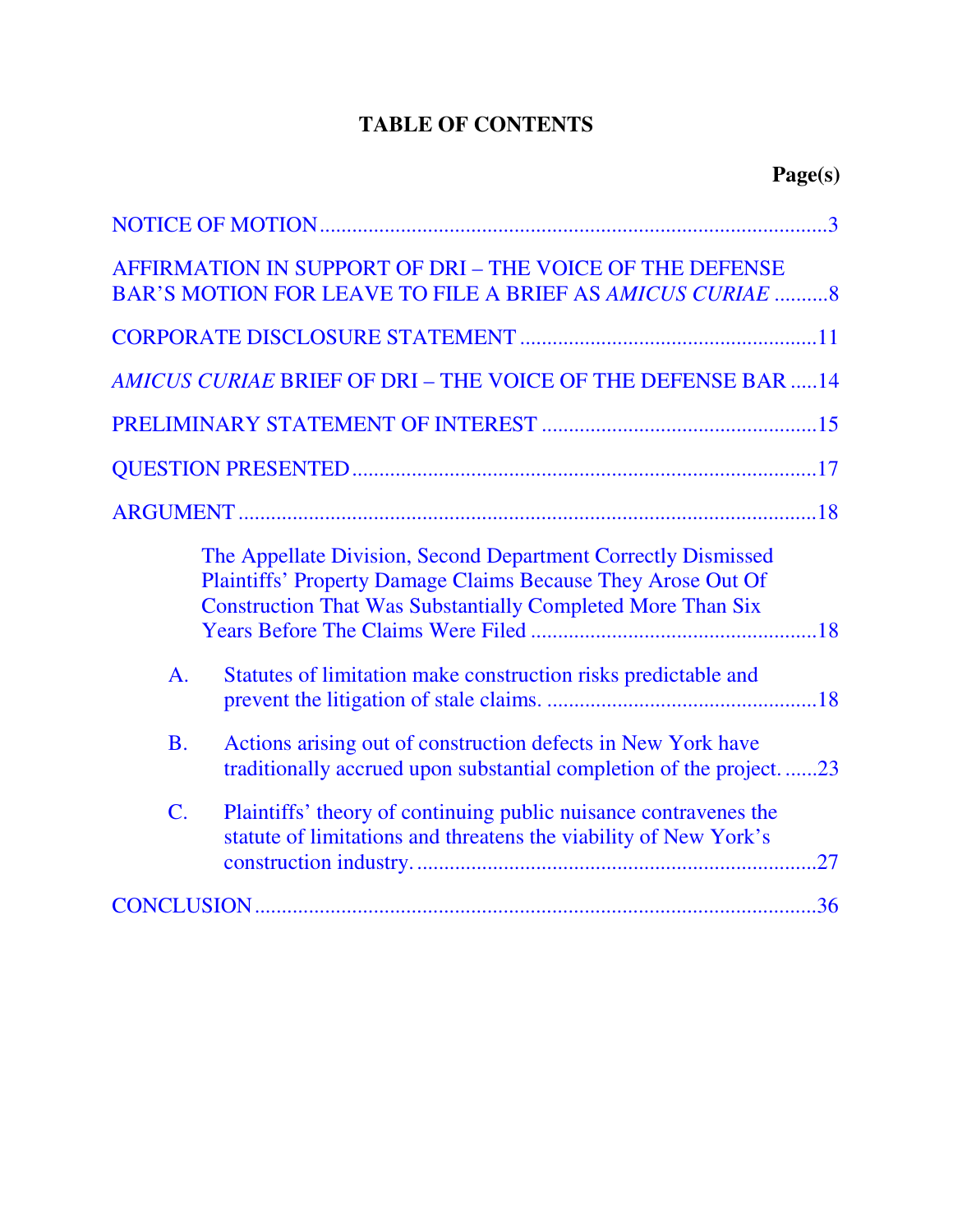# Court of Appeals **STATE OF NEW YORK**

**TOWN OF OYSTER BAY,** 

 $\overline{a}$ 

*Plaintiff-Appellant*,

*-against-*

**LIZZA INDUSTRIES, INC.,**

*Defendant-Respondent.* 

**TOWN OF OYSTER BAY,** 

*Plaintiff-Appellant*,

*-against-*

 $\overline{a}$ 

**J.D. POSILLICO,INC. AND LIZZA INDUSTRIES, INC.,**

*Defendants-Respondents.* 

**TOWN OF OYSTER BAY,** 

*Plaintiff-Appellant*,

*-against-*

**HENDRICKSON BROS., INC.,**

*Defendant-Respondent.* 

**VILLAGE OF BABYLON,** 

*Plaintiff-Appellant*,

*-against-*

**HENDRICKSON BROS., INC.,**

*Defendant-Respondent.*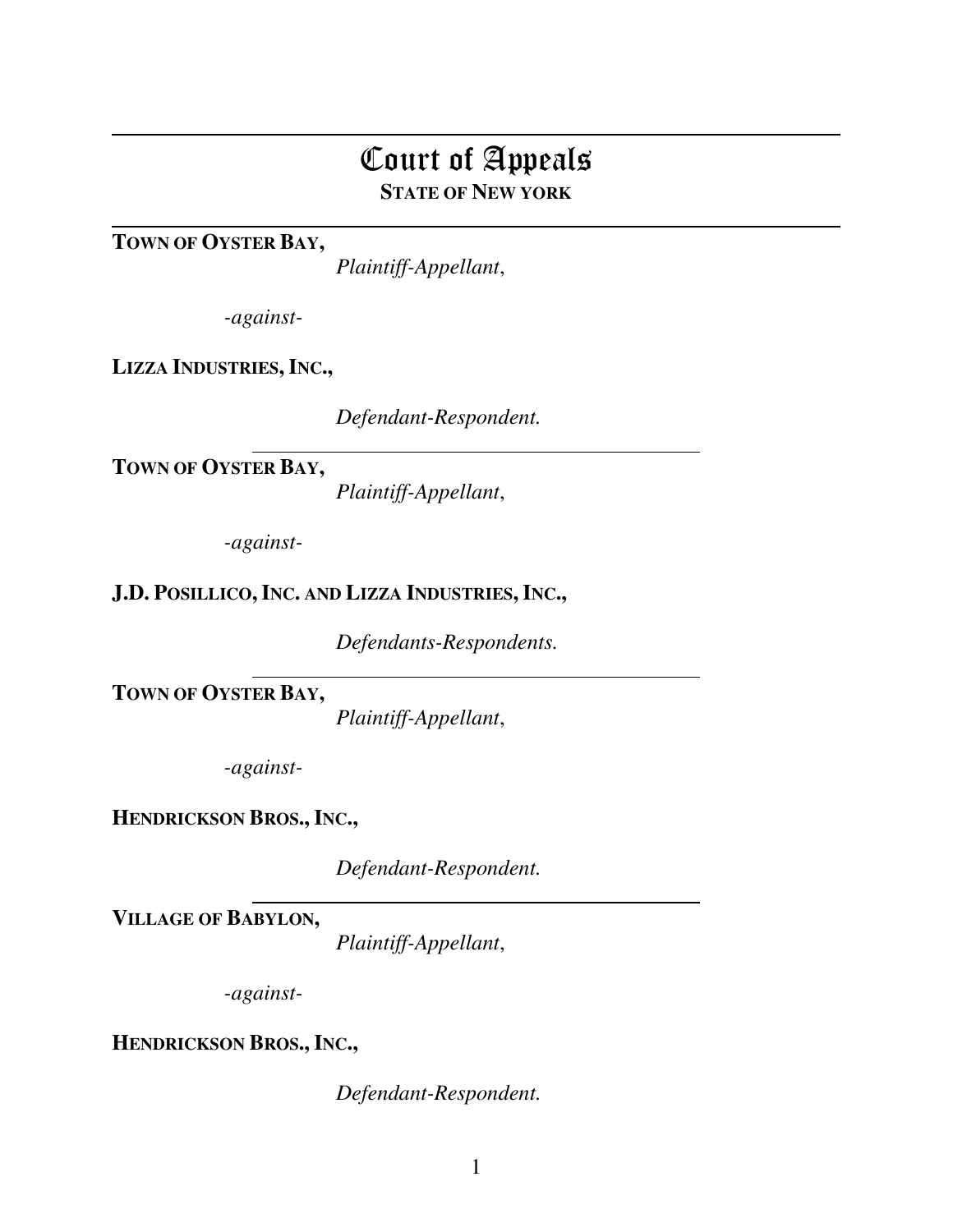**VILLAGE OF LINDENHURST,**

*Plaintiff-Appellant*,

*-against-*

**HENDRICKSON BROS., INC.,**

*Defendant-Respondent.* 

**VILLAGE OF LINDENHURST,**

 $\overline{a}$ 

*Plaintiff-Appellant*,

*-against-*

**LIZZA INDUSTRIES, INC.,**

*Defendant-Respondent.* 

**TOWN OF OYSTER BAY,** 

*Plaintiff-Appellant*,

*-against-*

 $\overline{a}$ 

**J.D. POSILLICO,INC. ,**

*Defendant-Respondent.* 

**TOWN OF OYSTER BAY,** 

*Plaintiff-Appellant*,

*-against-*

 $\overline{a}$ 

 $\overline{a}$ 

### **S. ZARA AND SONS CONTRACTING CORPORATION,**

*Defendant-Respondent.*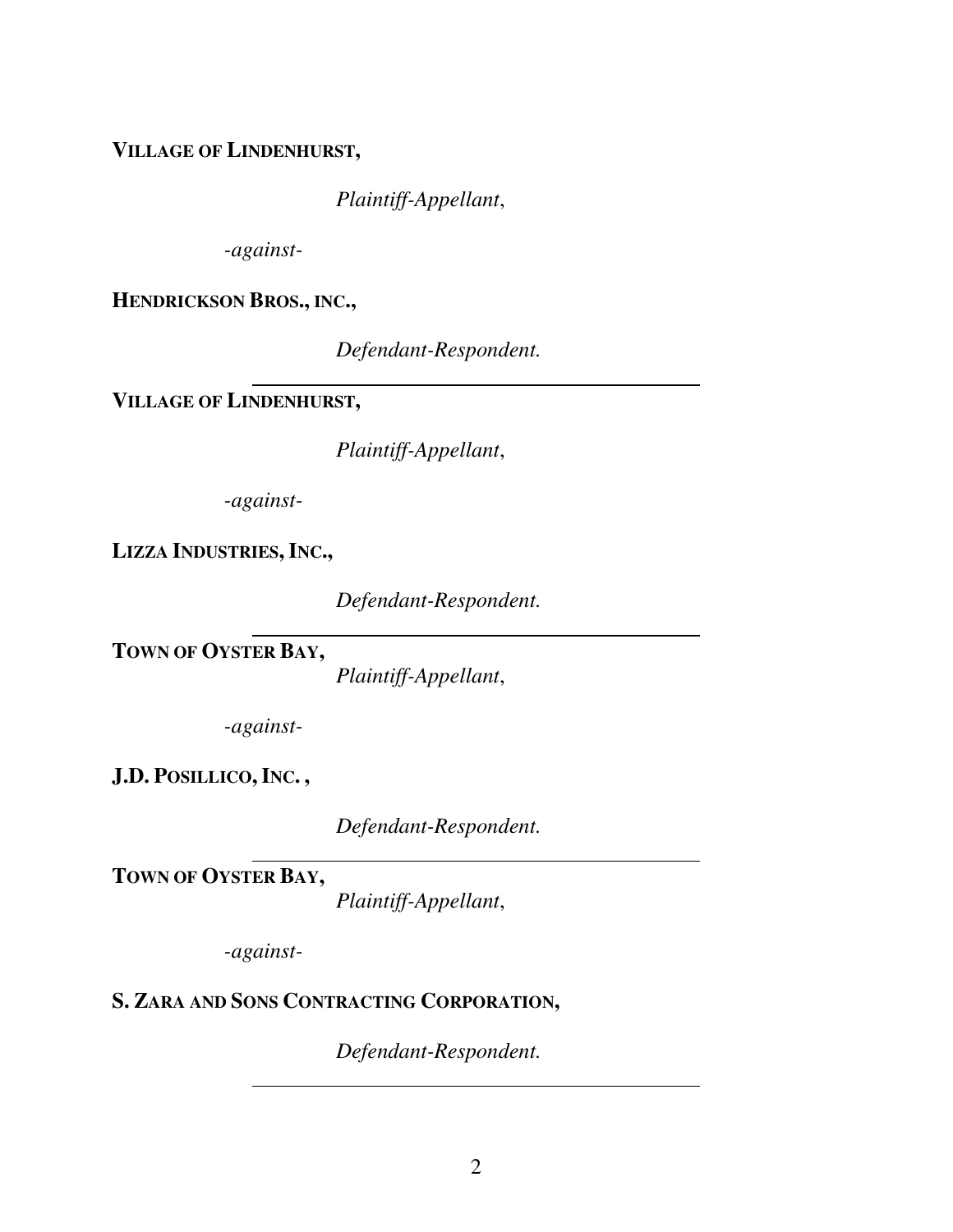<span id="page-6-0"></span>**TOWN OF OYSTER BAY,** 

*Plaintiff-Appellant*,

*-against-*

**MARVEC ALLSTATE, INC.,**

*Defendant-Respondent.* 

**VILLAGE OF LINDENHURST,**

 $\overline{a}$ 

*Plaintiff-Appellant*,

*-against-*

**J.D. POSILLICO,INC. ,**

*Defendant-Respondent.* 

#### **NOTICE OF MOTION**

PLEASE TAKE NOTICE that upon the annexed affirmation of MARY MASSARON ROSS, affirmed on the 24th day of September, 2013, and upon all papers, pleadings and proceedings heretofore and herein, the undersigned will move the New York State Court of Appeals at the Courthouse located at 20 Eagle Street, Albany, New York 12207-1095, on Tuesday the  $15<sup>th</sup>$  day of October at 2:00 p.m. of that day, or as soon thereafter as counsel can be heard for an Order granting DRI – The Voice of the Defense Bar leave to file an amicus curiae brief in the above-captioned appeal in support of Defendant-Respondents.

Annexed to the instant motion is the proposed brief.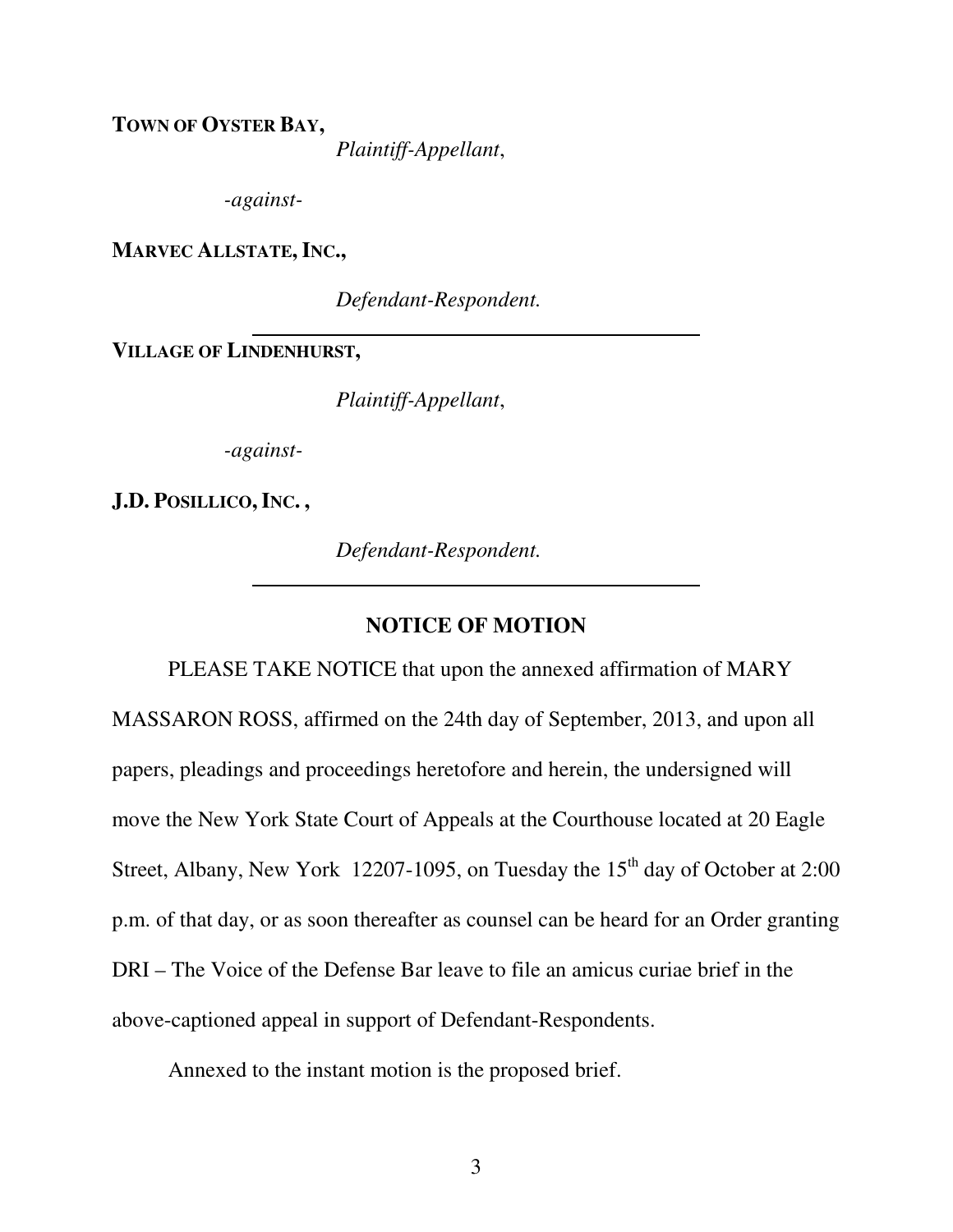DRI – THE VOICE OF THE DEFENSE BAR

By:

 MARY MASSARON ROSS (NY BAR # 4075594) KAREN E. BEACH *Attorneys for Amicus Curiae, DRI – The Voice of the Defense Bar*  President of and Attorney for DRI -- The Voice of the Defense Bar PLUNKETT COONEY 38505 Woodward Ave., Suite 2000 Bloomfield Hills, MI 48304 (313) 983-4801  **CARE OF**: GOLDBERG SEGALLA 8 Southwoods Boulevard, Suite 300 Albany, NY 12211-2364 (518) 463-5400

Dated: September 24, 2013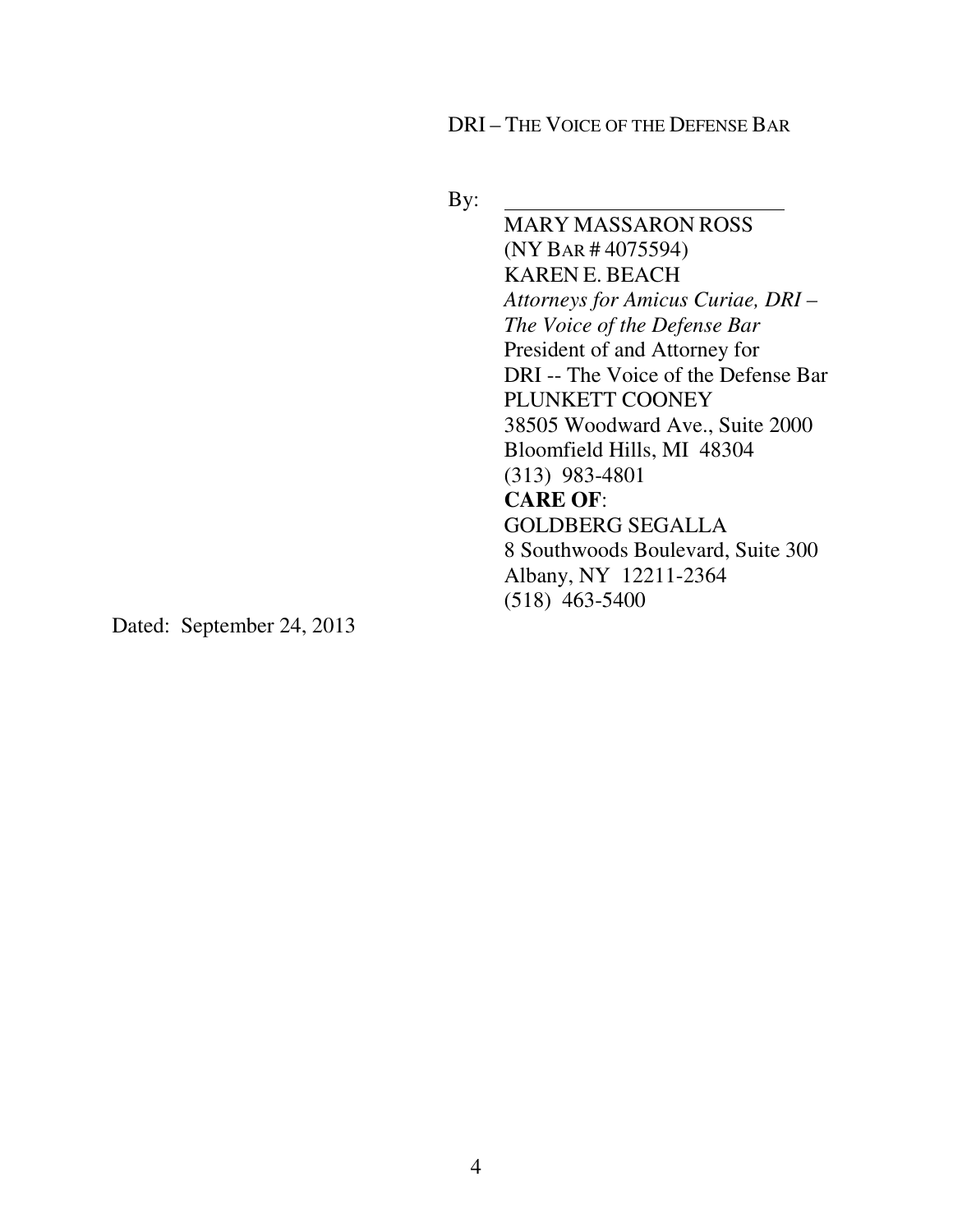To:

Michael F. Ingham Carman Callahan & Ingham, LLP Counsel for Plaintiff-Appellants 266 Main Street Farmingdale, NY 11735-2618

John M. Denby Devitt Spellman Barrett, LLP Counsel for Respondents Hendrickson Bros. and Lizza Industries, Inc. 50 Route 111, Suite 314 Smithtown, NY 11787-3734

Jared T. Greisman White Fleischner & Fino, LLP Counsel for Respondent Marvec Allstate, Inc. 61 Broadway,  $18<sup>th</sup>$  Floor New York, NY 10006-2701

Joseph P. Asselta Agovino & Asselta, LLP Counsel for Respondent J.D. Posillico 330 Old Country Road, Suite 201 Mineola, NY 11501-4143

Robert J. Cosgrove Wade Clark Mulcahy, LLP Counsel for Respondent S. Zara and Sons Contracting Corp. 111 Broadway New York, NY 10006-1901

Christopher A. Jeffreys Dennis M. Brown Counsel for Amicus Curiae for County of Suffolk 100 Veterans Memorial Highway P O Box 6100 Hauppauge, NY 11788-5401

Jeremy M. Smith Couch White, LLP Counsel for Amicus Curiae Associated General Contractors of New York State, LLC 540 Broadway, P O Box 22222 Albany, NY 12201-2222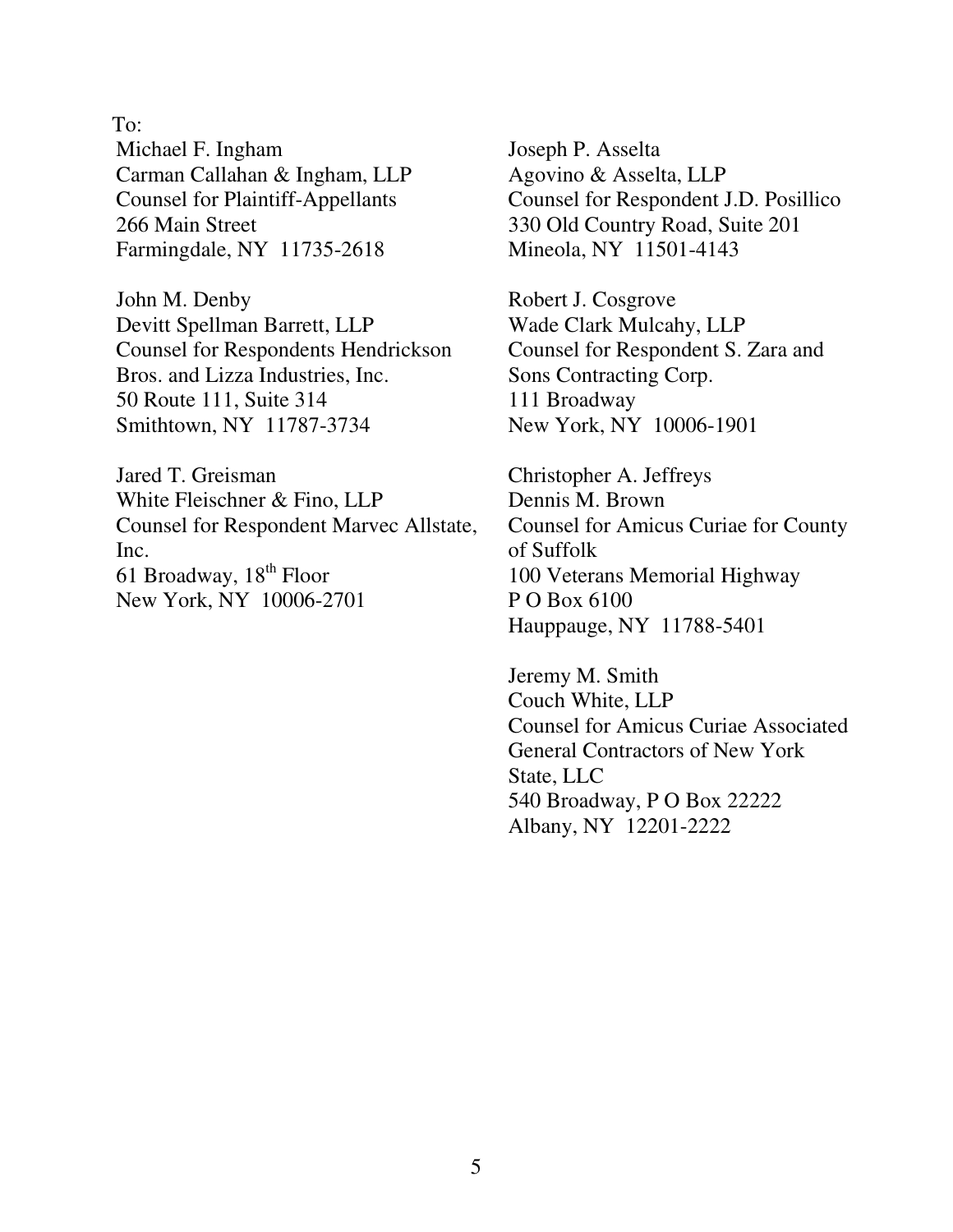# Court of Appeals **STATE OF NEW YORK**

**TOWN OF OYSTER BAY,** 

 $\overline{a}$ 

*Plaintiff-Appellant*,

*-against-*

**LIZZA INDUSTRIES, INC.,**

*Defendant-Respondent.* 

**TOWN OF OYSTER BAY,** 

*Plaintiff-Appellant*,

*-against-*

 $\overline{a}$ 

**J.D. POSILLICO,INC. AND LIZZA INDUSTRIES, INC.,**

*Defendants-Respondents.* 

**TOWN OF OYSTER BAY,** 

*Plaintiff-Appellant*,

*-against-*

**HENDRICKSON BROS., INC.,**

*Defendant-Respondent.* 

**VILLAGE OF BABYLON,** 

*Plaintiff-Appellant*,

*-against-*

**HENDRICKSON BROS., INC.,**

*Defendant-Respondent.*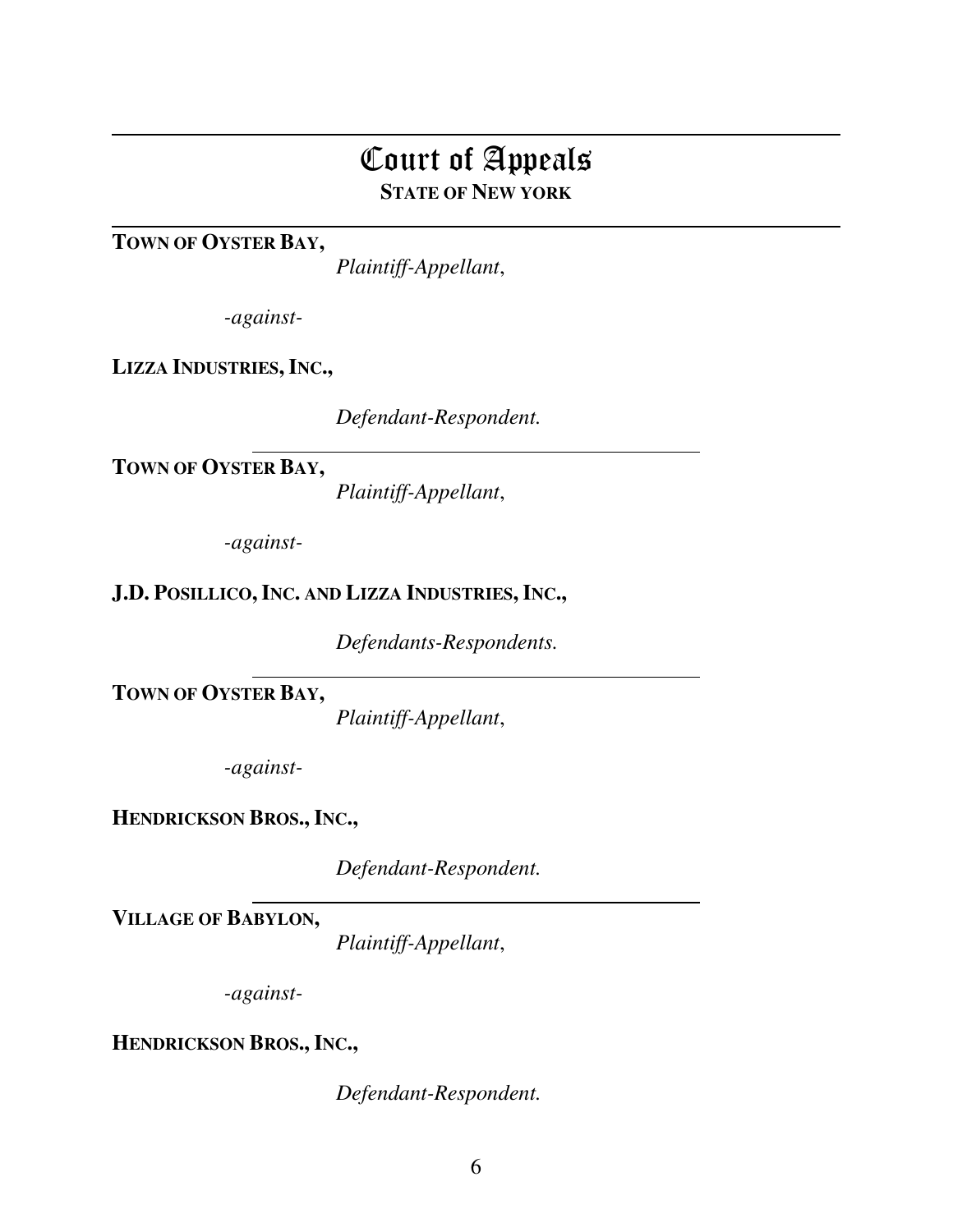**VILLAGE OF LINDENHURST,**

*Plaintiff-Appellant*,

*-against-*

**HENDRICKSON BROS., INC.,**

*Defendant-Respondent.* 

 $\overline{a}$ **VILLAGE OF LINDENHURST,**

*Plaintiff-Appellant*,

*-against-*

**LIZZA INDUSTRIES, INC.,**

*Defendant-Respondent.* 

 $\overline{a}$ **TOWN OF OYSTER BAY,** 

*Plaintiff-Appellant*,

*-against-*

**J.D. POSILLICO,INC. ,**

*Defendant-Respondent.* 

**TOWN OF OYSTER BAY,** 

*Plaintiff-Appellant*,

*-against-*

 $\overline{a}$ 

 $\overline{a}$ 

## **S. ZARA AND SONS CONTRACTING CORPORATION,**

*Defendant-Respondent.*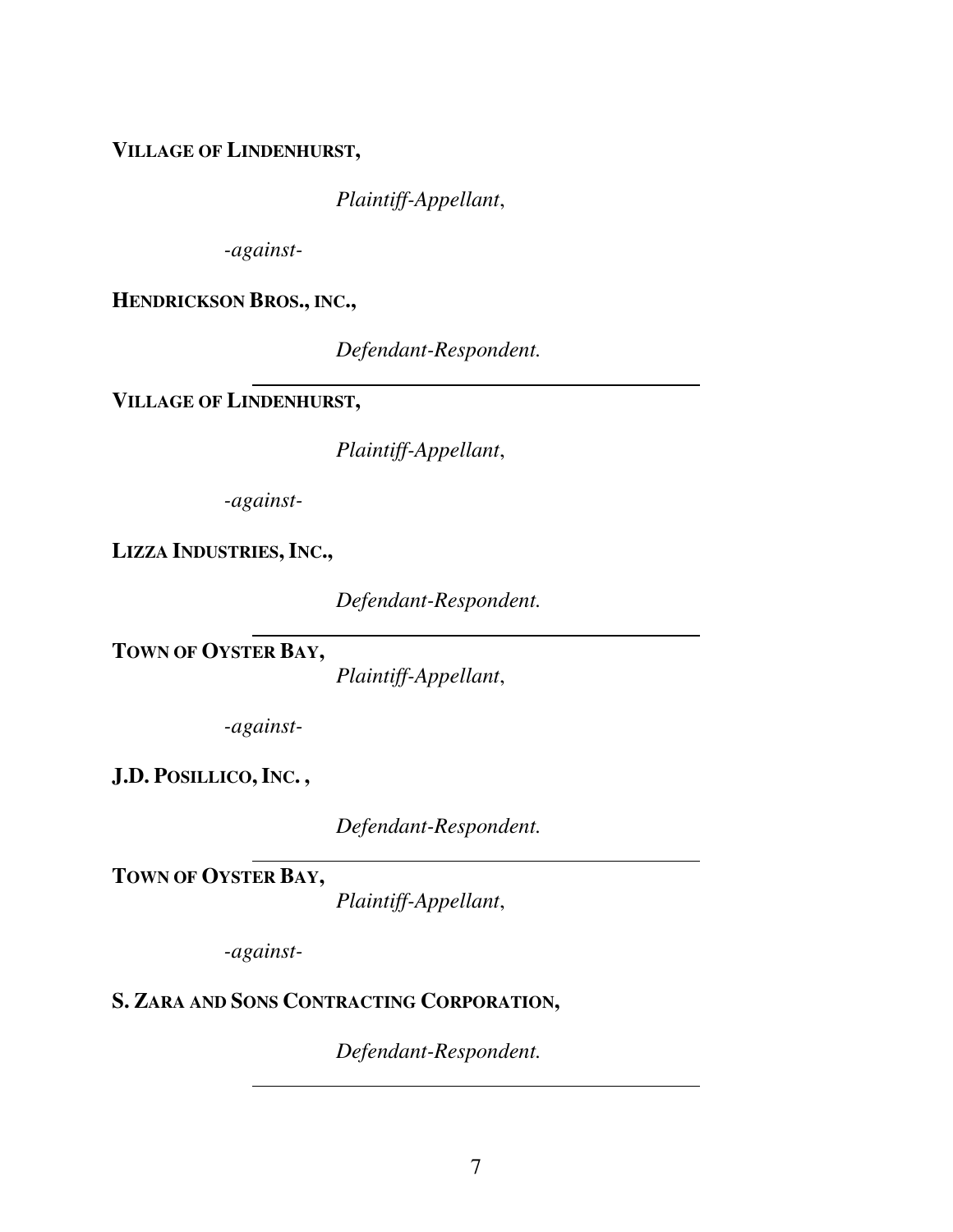<span id="page-11-0"></span>**TOWN OF OYSTER BAY,** 

*Plaintiff-Appellant*,

*-against-*

**MARVEC ALLSTATE, INC.,**

*Defendant-Respondent.* 

**VILLAGE OF LINDENHURST,**

 $\overline{a}$ 

*Plaintiff-Appellant*,

*-against-*

**J.D. POSILLICO,INC. ,**

*Defendant-Respondent.* 

#### **AFFIRMATION IN SUPPORT OF DRI – THE VOICE OF THE DEFENSE BAR'S MOTION FOR LEAVE TO FILE A BRIEF AS** *AMICUS CURIAE*

Mary Massaron Ross, an attorney duly admitted to practice law before the Courts of this State, affirms the following under penalties of perjury:

1. I am the President of DRI – The Voice of the Defense Bar (DRI) and I

am a shareholder of the law firm of Plunkett Cooney in Bloomfield Hills,

Michigan. I have been admitted to the practice of law in New York since 2002,

and will receive service in this matter by care of Goldberg Segalla, 8 Southwoods

Boulevard, Suite 300, Albany, NY 12211-2364. I submit this affirmation in

support of the motion by DRI for leave to submit an annexed *amicus curiae* brief

in the above-captioned appeal.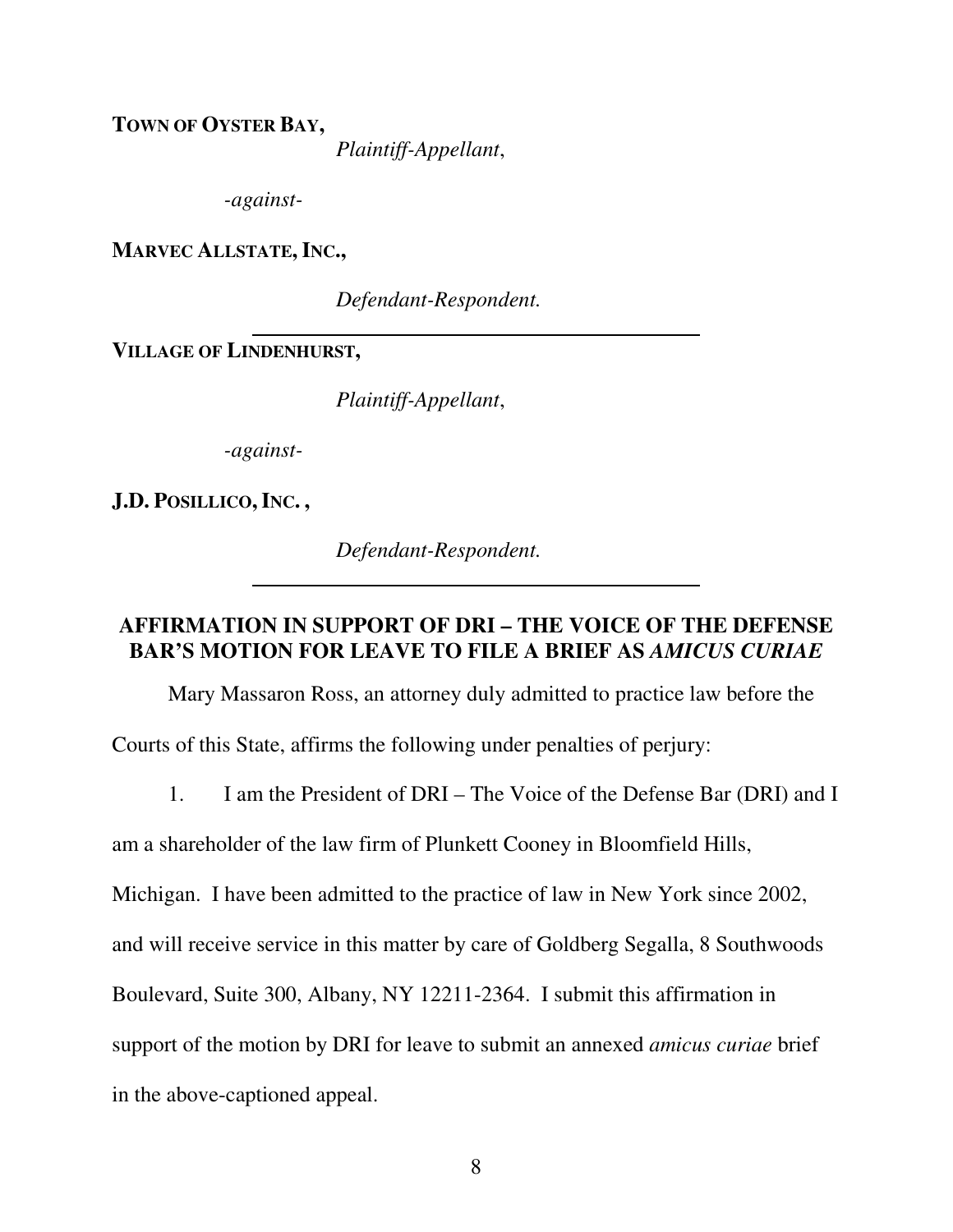2. DRI is an international organization comprised of approximately 22,000 attorneys defending businesses and individuals in civil litigation. Committed to enhancing the skills, effectiveness, and professionalism of defense lawyers around the globe, DRI seeks to address issues germane to defense lawyers and the civil justice system. A primary part of DRI's mission is to make the civil justice system more fair, efficient, and consistent. To promote these objectives, DRI draws on the practical expertise of its members and participates as *amicus curiae* in cases that raise issues of importance to its membership and to the judicial system. This is such a case.

3. DRI's Construction Law Committee includes over 1,100 members who devote their practice to defending builders, contractors, and other persons and entities in the construction industry. DRI's Insurance Law Committee includes approximately 2,500 members who devote their practice to the defense of insureds and insurance companies. DRI's Governmental Liability Committee includes over 500 members who spend a substantial amount of their time defending governments and their employees, and insurance industry representatives involved in underwriting and adjusting public entity claims. Each of these committees holds annual meetings and instructional seminars, and publishes newsletters throughout the year addressing civil litigation in these areas of law, including the defense of construction liability actions.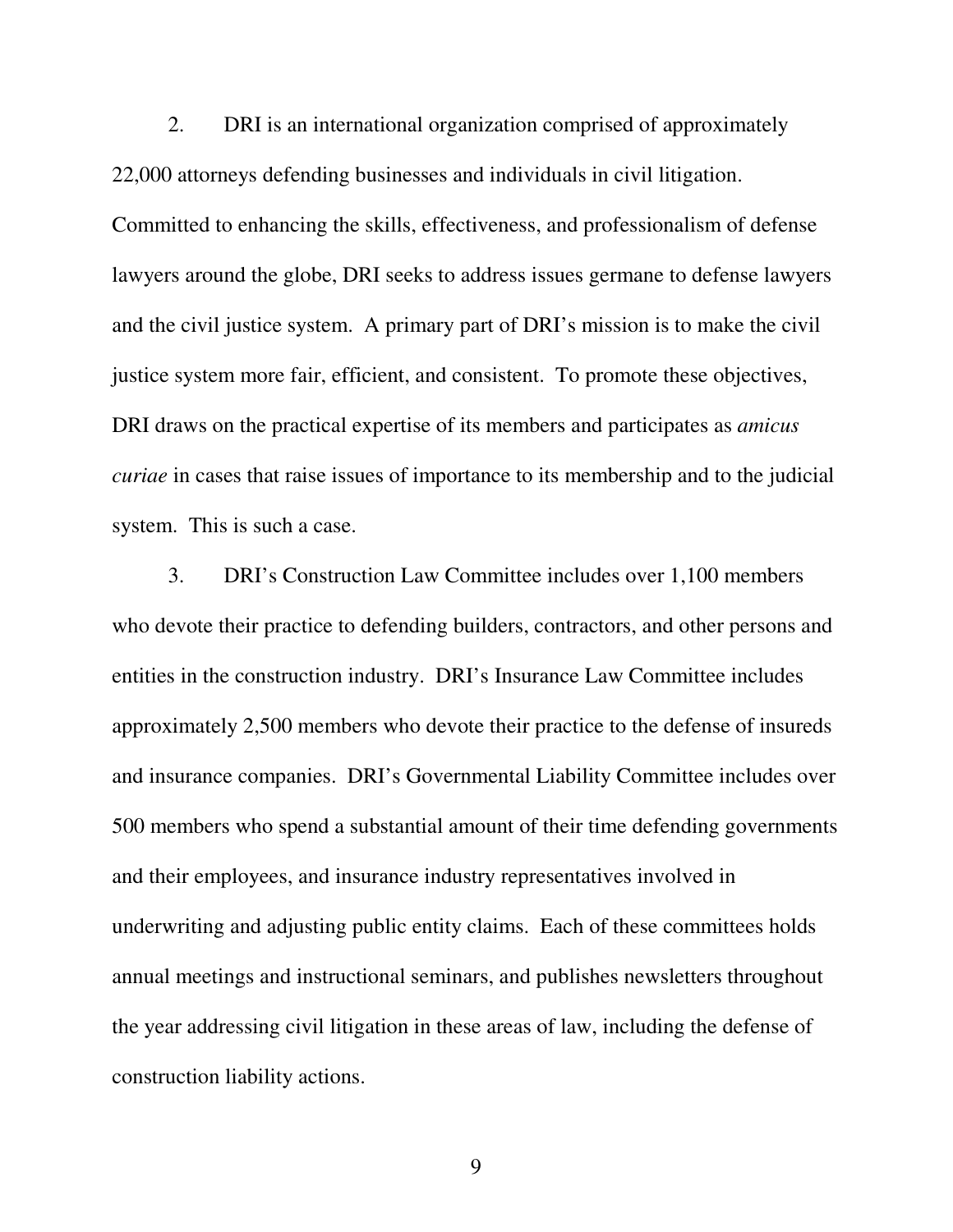4. This is an action attempting to impose ongoing, perpetual liability for property damage to public roadways arising out of allegedly defective sewer line construction which was completed over 30 years ago. DRI's interest in this case stems from its concern about the potential for this Court to depart from wellestablished legal principles preventing the litigation of stale claims and securing the availability of affordable insurance coverage for important public works projects.Since DRI's Construction Law, Insurance Law, and Governmental Liability group members are involved in construction litigation and insurance practice throughout the country, DRI is well-positioned to assist the Court by offering insight into the impact of the decision at issue here.

5. This Court has previously granted permission to DRI to file *amicus curiae* briefs in *Kirschner v KPMG LLP* (15 NY2d 446 [2010]) and *Hamilton v Beretta U.S.A. Corp.* (96 NY2d 222 [2001]).

6. WHEREFORE, it is respectfully requested that this Court enter an Order granting DRI – The Voice of the Defense Bar leave to submit its brief in the annexed form, and for such other and further relief as this Court deems just and proper.

Dated: Bloomfield Hills, Michigan September 24, 2013

Mary Massaron Ross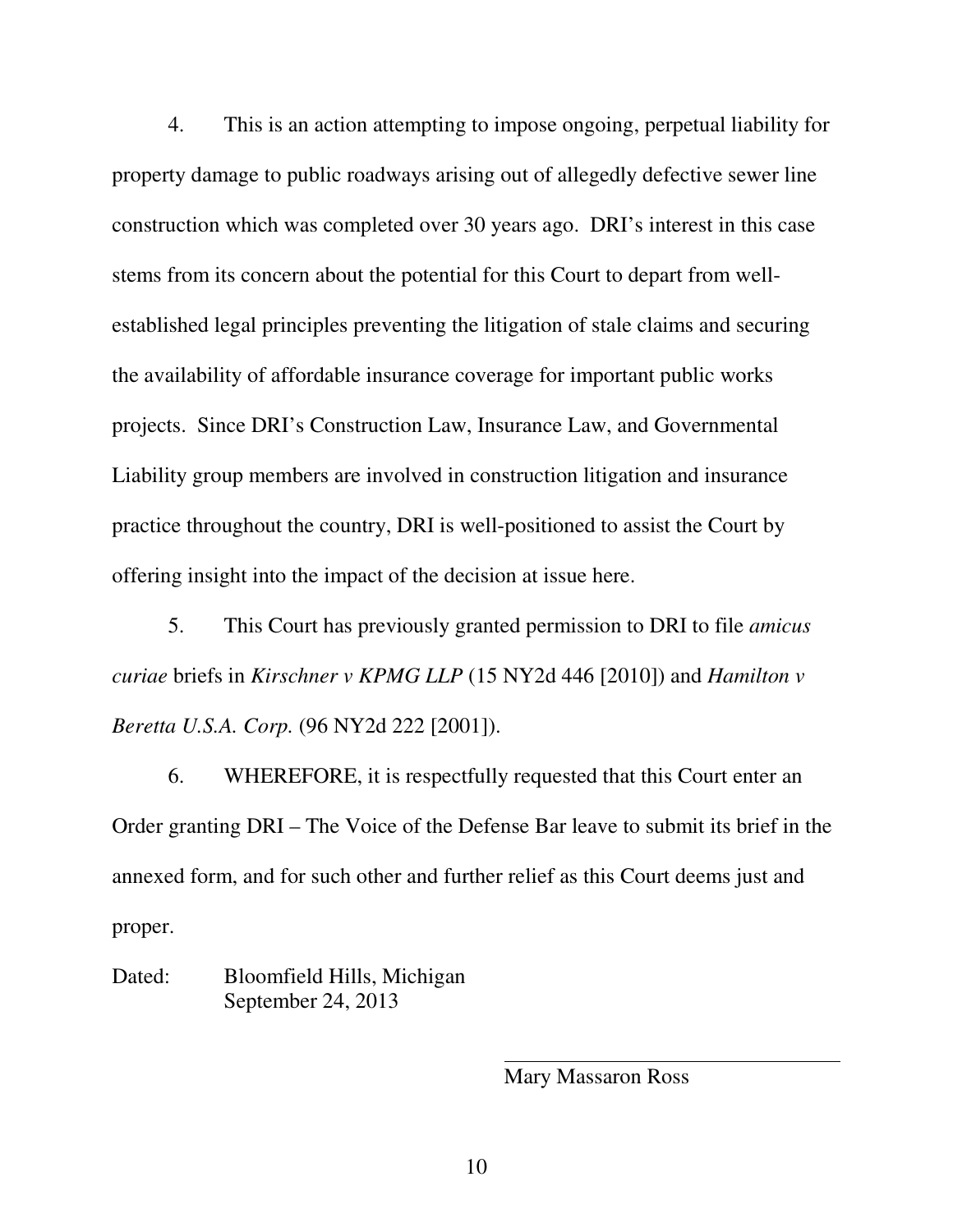### **CORPORATE DISCLOSURE STATEMENT**

<span id="page-14-0"></span>DRI – The Voice of the Defense Bar is a not-for-profit corporation which

has no parent companies, subsidiaries, or affiliates.

Dated: Bloomfield Hills, Michigan September 24, 2013

Mary Massaron Ross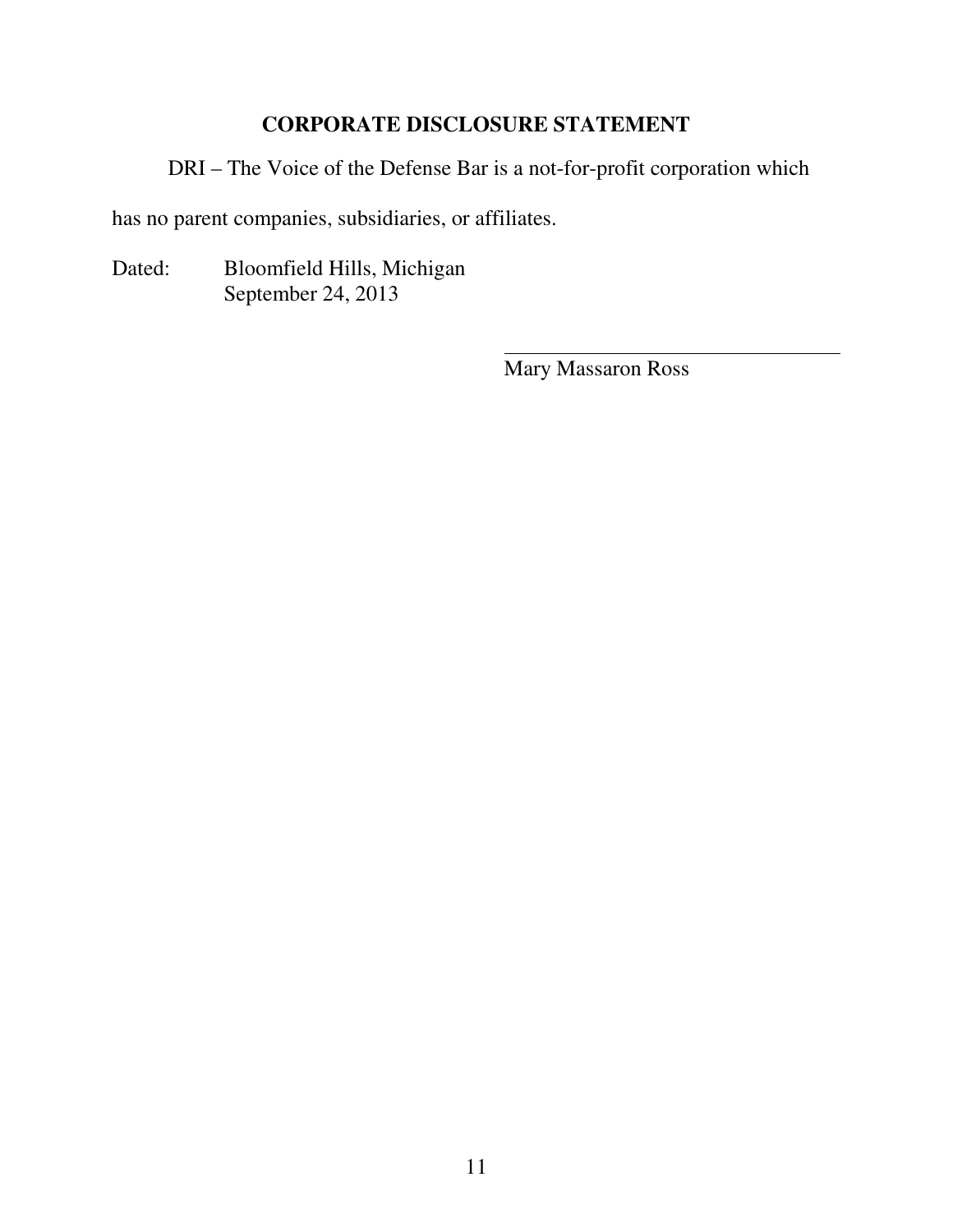# Court of Appeals **STATE OF NEW YORK**

**TOWN OF OYSTER BAY,** 

 $\overline{a}$ 

 $\overline{a}$ 

*Plaintiff-Appellant*,

*-against-*

**LIZZA INDUSTRIES, INC.,**

*Defendant-Respondent.* 

**TOWN OF OYSTER BAY,** 

*Plaintiff-Appellant*,

*-against-*

 $\overline{a}$ 

**J.D. POSILLICO,INC. AND LIZZA INDUSTRIES, INC.,**

*Defendants-Respondents.* 

**TOWN OF OYSTER BAY,** 

*Plaintiff-Appellant*,

*-against-*

**HENDRICKSON BROS., INC.,**

*Defendant-Respondent.* 

**VILLAGE OF BABYLON,** 

*Plaintiff-Appellant*,

*-against-*

**HENDRICKSON BROS., INC.,**

*Defendant-Respondent.*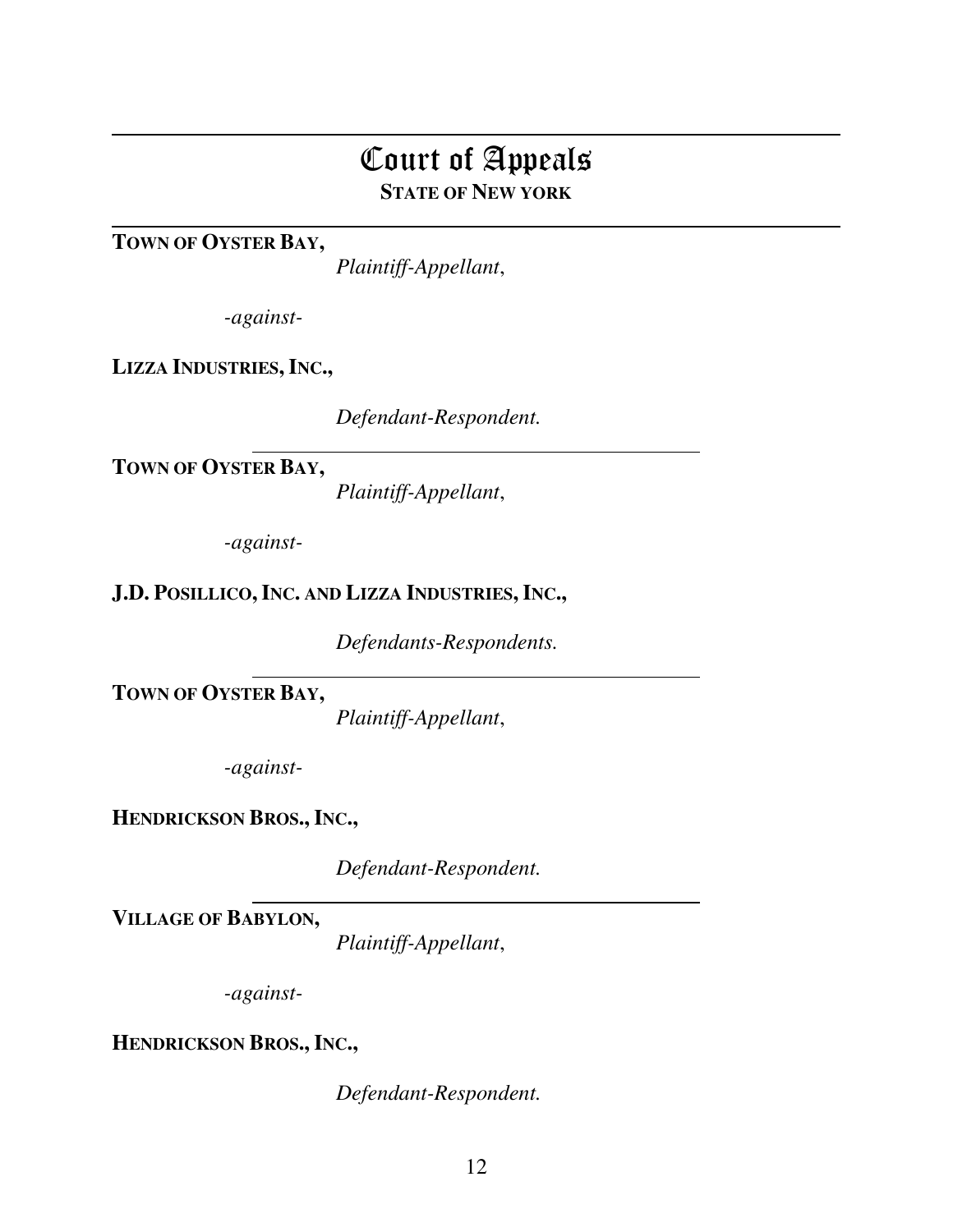**VILLAGE OF LINDENHURST,**

*Plaintiff-Appellant*,

*-against-*

**HENDRICKSON BROS., INC.,**

*Defendant-Respondent.* 

 $\overline{a}$ **VILLAGE OF LINDENHURST,**

*Plaintiff-Appellant*,

*-against-*

**LIZZA INDUSTRIES, INC.,**

*Defendant-Respondent.* 

 $\overline{a}$ **TOWN OF OYSTER BAY,** 

*Plaintiff-Appellant*,

*-against-*

**J.D. POSILLICO,INC. ,**

*Defendant-Respondent.* 

**TOWN OF OYSTER BAY,** 

*Plaintiff-Appellant*,

*-against-*

 $\overline{a}$ 

 $\overline{a}$ 

## **S. ZARA AND SONS CONTRACTING CORPORATION,**

*Defendant-Respondent.*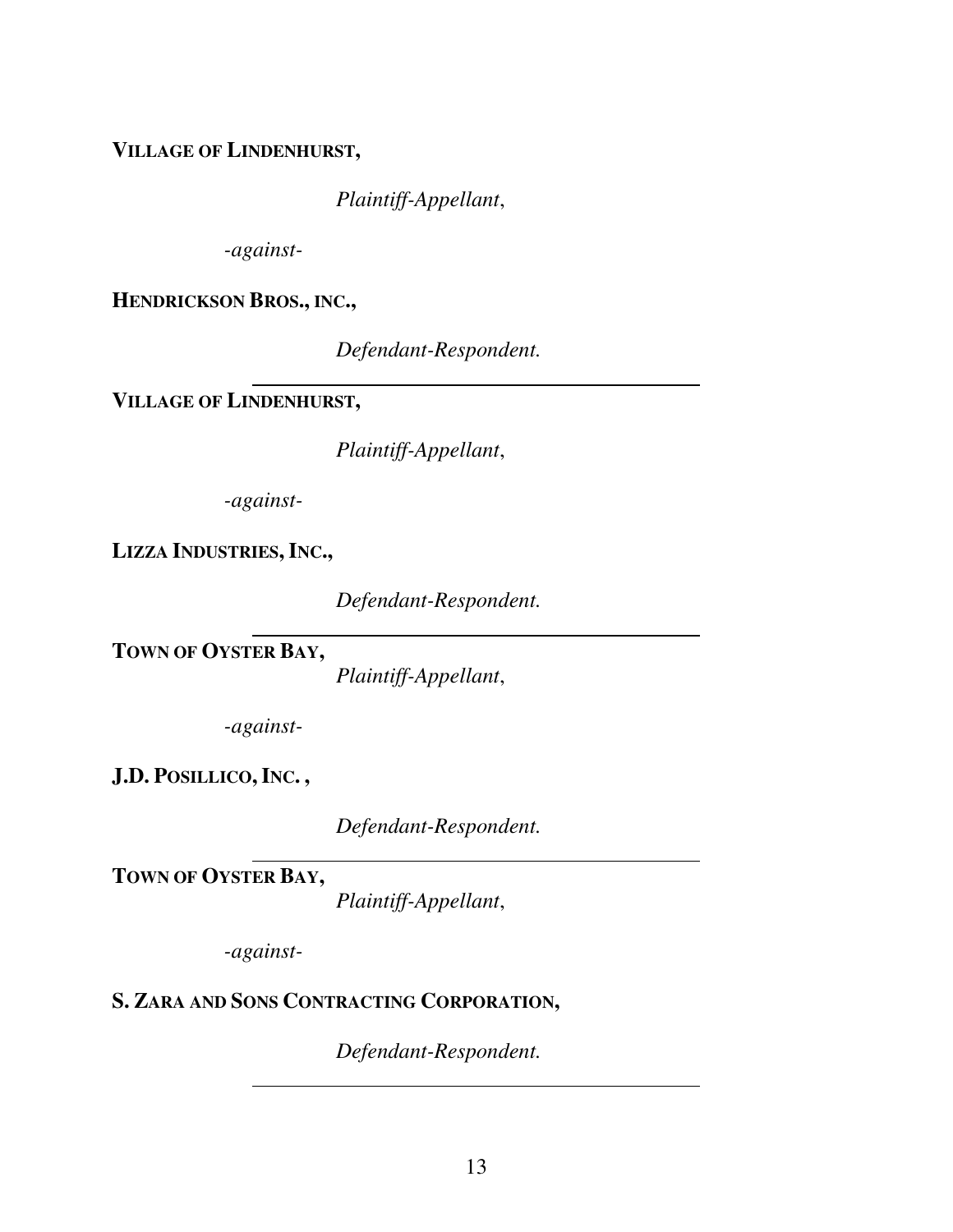<span id="page-17-0"></span>**TOWN OF OYSTER BAY,** 

*Plaintiff-Appellant*,

*-against-*

**MARVEC ALLSTATE, INC.,**

*Defendant-Respondent.* 

**VILLAGE OF LINDENHURST,**

 $\overline{a}$ 

*Plaintiff-Appellant*,

*-against-*

**J.D. POSILLICO,INC. ,**

*Defendant-Respondent.* 

*AMICUS CURIAE* **BRIEF OF DRI – THE VOICE OF THE DEFENSE BAR**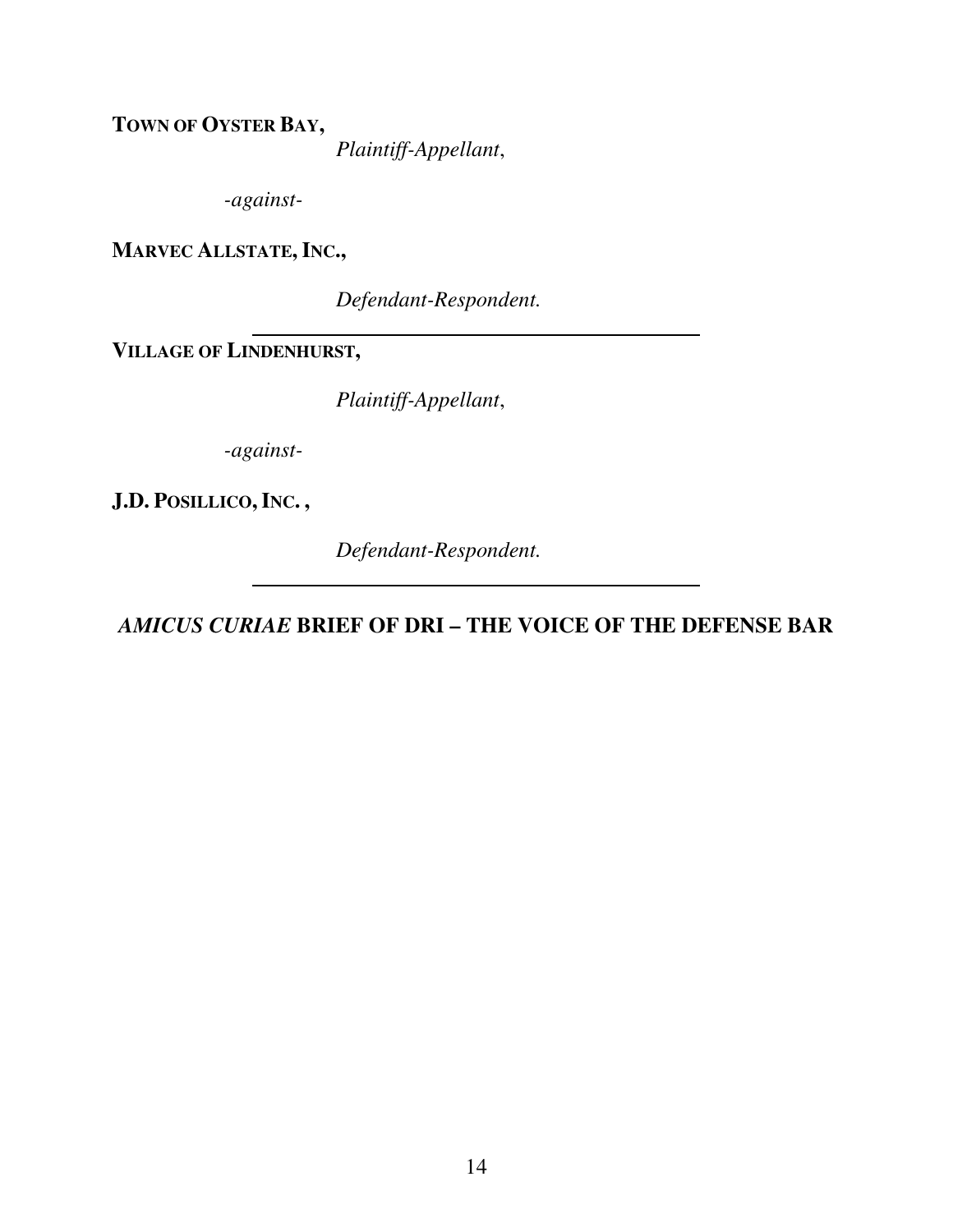#### **PRELIMINARY STATEMENT OF INTEREST**

<span id="page-18-0"></span>DRI – The Voice of the Defense Bar (DRI) is an international organization comprised of approximately 22,000 attorneys defending businesses and individuals in civil litigation. Committed to enhancing the skills, effectiveness, and professionalism of defense lawyers around the globe, DRI seeks to address issues germane to defense lawyers and the civil justice system. A primary part of DRI's mission is to make the civil justice system more fair, efficient, and consistent. To promote these objectives, DRI draws on the practical expertise of its members and participates as *amicus curiae* in cases that raise issues of importance to its membership and to the judicial system. This is such a case.

DRI's Construction Law Committee includes over 1,100 members who devote their practice to defending builders, contractors, and other persons and entities in the construction industry. DRI's Insurance Law Committee includes approximately 2,500 members who devote their practice to the defense of insureds and insurance companies. DRI's Governmental Liability Committee includes over 500 members who spend a substantial amount of their time defending governments and their employees, and insurance industry representatives involved in underwriting and adjusting public entity claims. Each of these committees holds annual meetings and instructional seminars, and publishes newsletters throughout the year addressing civil litigation in these areas of law, including the defense of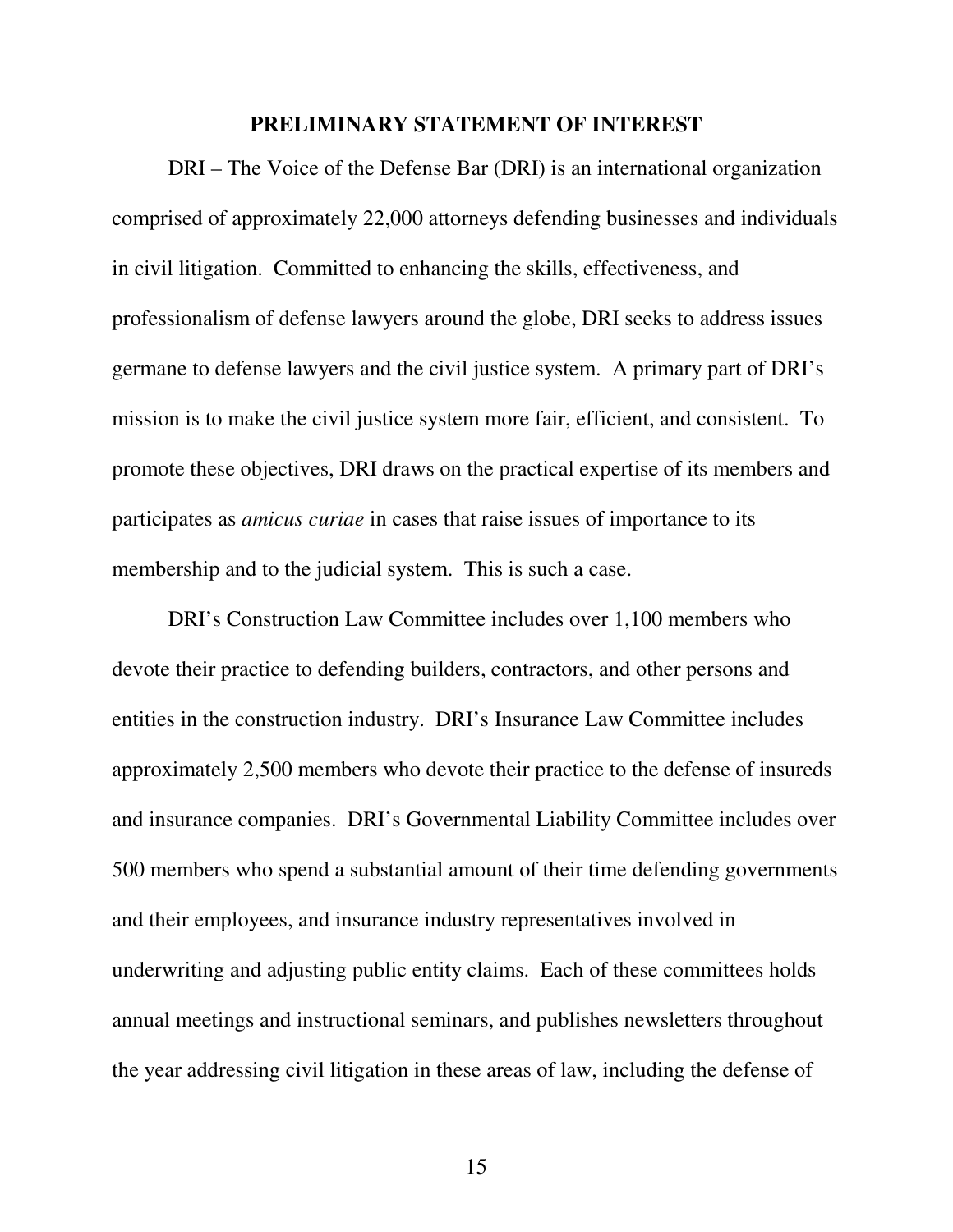construction liability actions. Collectively, the members of these committees are involved in construction litigation and insurance practice throughout the country, including in New York.

This is an action attempting to impose ongoing, perpetual liability for property damage to public roadways arising out of allegedly defective sewer line construction which was completed over 30 years ago. DRI's interest in this case stems from its concern about the potential for this Court to depart from wellestablished legal principles preventing the litigation of stale claims and securing the availability of affordable insurance coverage for important public works projects.The decisions of the Second Department should be affirmed, and this Court should decline to recognize a cause of action for continuing public nuisance in the construction context.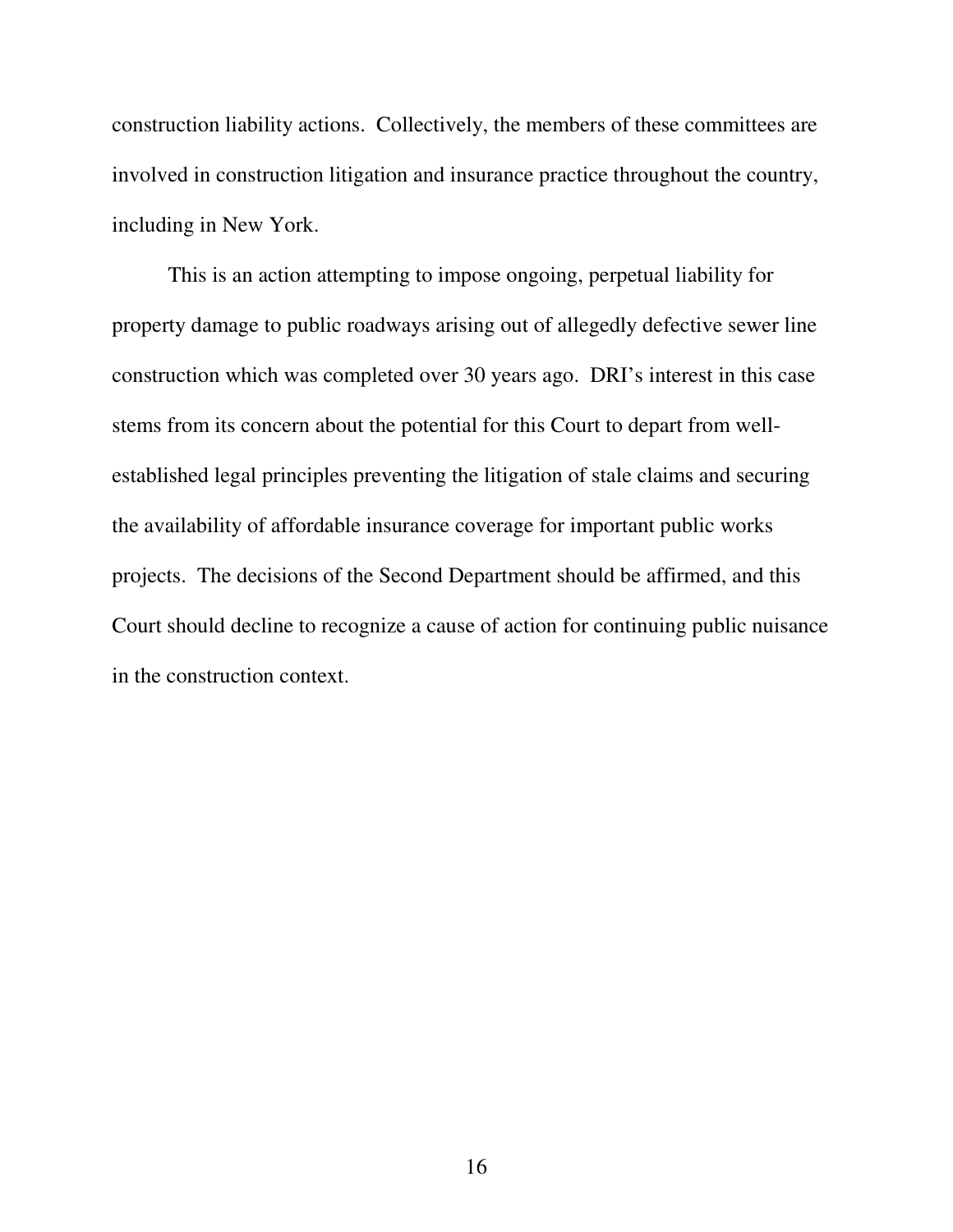#### **QUESTION PRESENTED**

<span id="page-20-0"></span>**Did the Appellate Division, Second Department correctly dismiss Plaintiffs' property damage claims because they arose out of construction that was substantially completed more than six years before the claims were filed?** 

This question should be answered in the affirmative.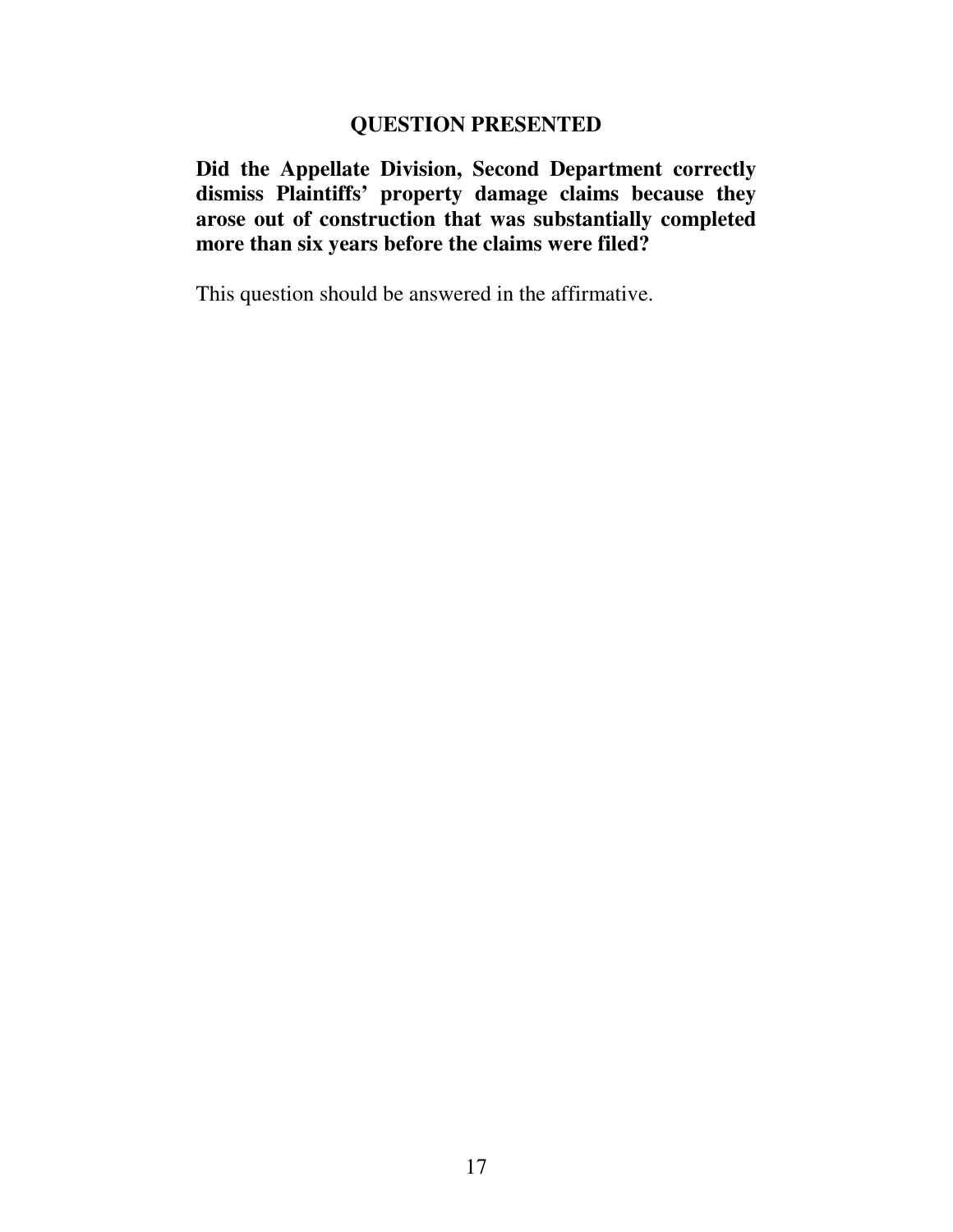#### **ARGUMENT**

<span id="page-21-0"></span>**The Appellate Division, Second Department Correctly Dismissed Plaintiffs' Property Damage Claims Because They Arose Out Of Construction That Was Substantially Completed More Than Six Years Before The Claims Were Filed** 

#### **A. Statutes of limitation make construction risks predictable and prevent the litigation of stale claims.**

Statutes of limitations play a vital and time-honored role in this nation's

legal and business landscapes. The United States Supreme Court has articulated

the fundamental importance of enforcing civil statutes of limitations as a matter of

public policy:

They represent a public policy about the privilege to litigate ... and their underlying rationale is to encourage promptness in the bringing of actions, that the parties shall not suffer by loss of evidence from death or disappearance of witnesses, destruction of documents or failure of memory... Such statutes are founded upon the general experience of mankind that claims, which are valid, are not usually allowed to remain neglected, ... they promote justice by preventing surprises through the revival of claims that have been allowed to slumber until evidence has been lost, memories have faded, and witnesses have disappeared ... and they are primarily designed to assure fairness to defendants. Courts ought to be relieved of the burden of trying stale claims when a plaintiff has slept on his rights.... [S]uch statutes represent a legislative judgment about the balance of equities in a situation involving the tardy assertion of otherwise valid rights: The theory is that even if one has a just claim it is unjust not to put the adversary on notice to defend within the period of limitation and that the right to be free of stale claims in time comes to prevail over the right to prosecute them.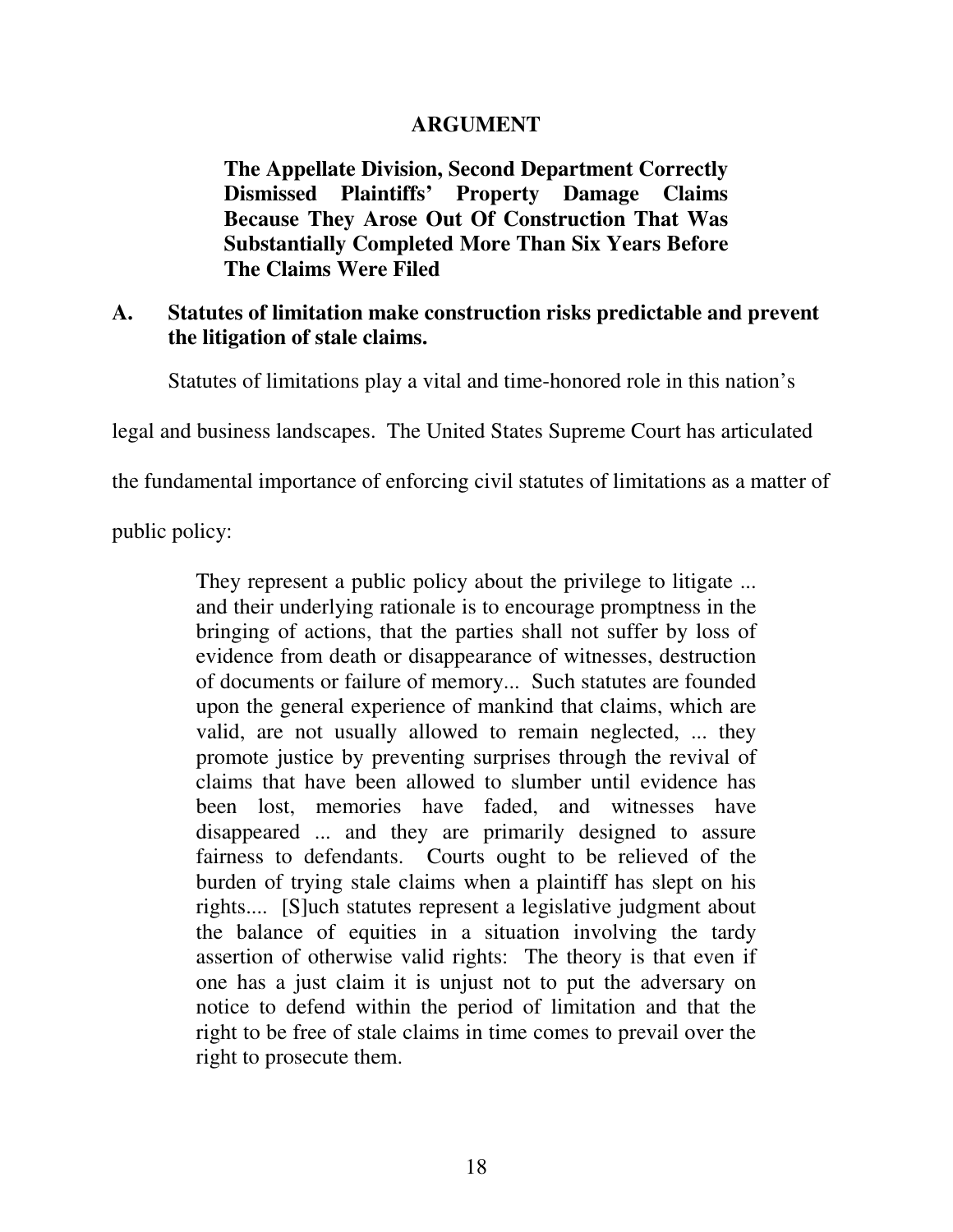*United States v Marion*, 404 US 307, 323 n 14 (1971) (internal citations omitted). Strict adherence to such periods of limitations "is the best guarantee of evenhanded administration of the law" (*Mohasco Corp. v Silver,* 447 US 807, 826 [1980]).

 This Court has characterized statutes of limitations as a "peculiarly legislative prerogative" weighing an individual's interest in his tardy but meritorious claim against society's interest in repose from stale litigation (*Schwartz v Heyden Newport Chem. Corp.*, 12 NY2d 212, 219 [1963]). Rather than relying on the courts to make equitable determinations on a case-by-case basis, the Legislature has decided that "occasional hardship is outweighed by the advantage of barring stale claims" (*Ely-Cruikshank Co., Inc. v Bank of Montreal*, 81 NY2d 399, 404 [1993] [barring untimely breach of contract claim for recovery of commission where statute of limitations expired before commission was due and breach was discovered]). In rejecting fact-based accrual dates for accounting malpractice actions, which would impose ongoing liability, this Court noted that "[t]he policies underlying a Statute of Limitations—fairness to defendant and society's interest in adjudication of viable claims not subject to the vagaries of time and memory—demand a precise accrual date that can be uniformly applied, not one subject to debate or negotiation" (*Ackerman v Price Waterhouse*, 84 NY2d 535, 542 [1994]). The "objective, reliable, predictable, and relatively definitive rules" governing the time in which a claim may be brought promote the free flow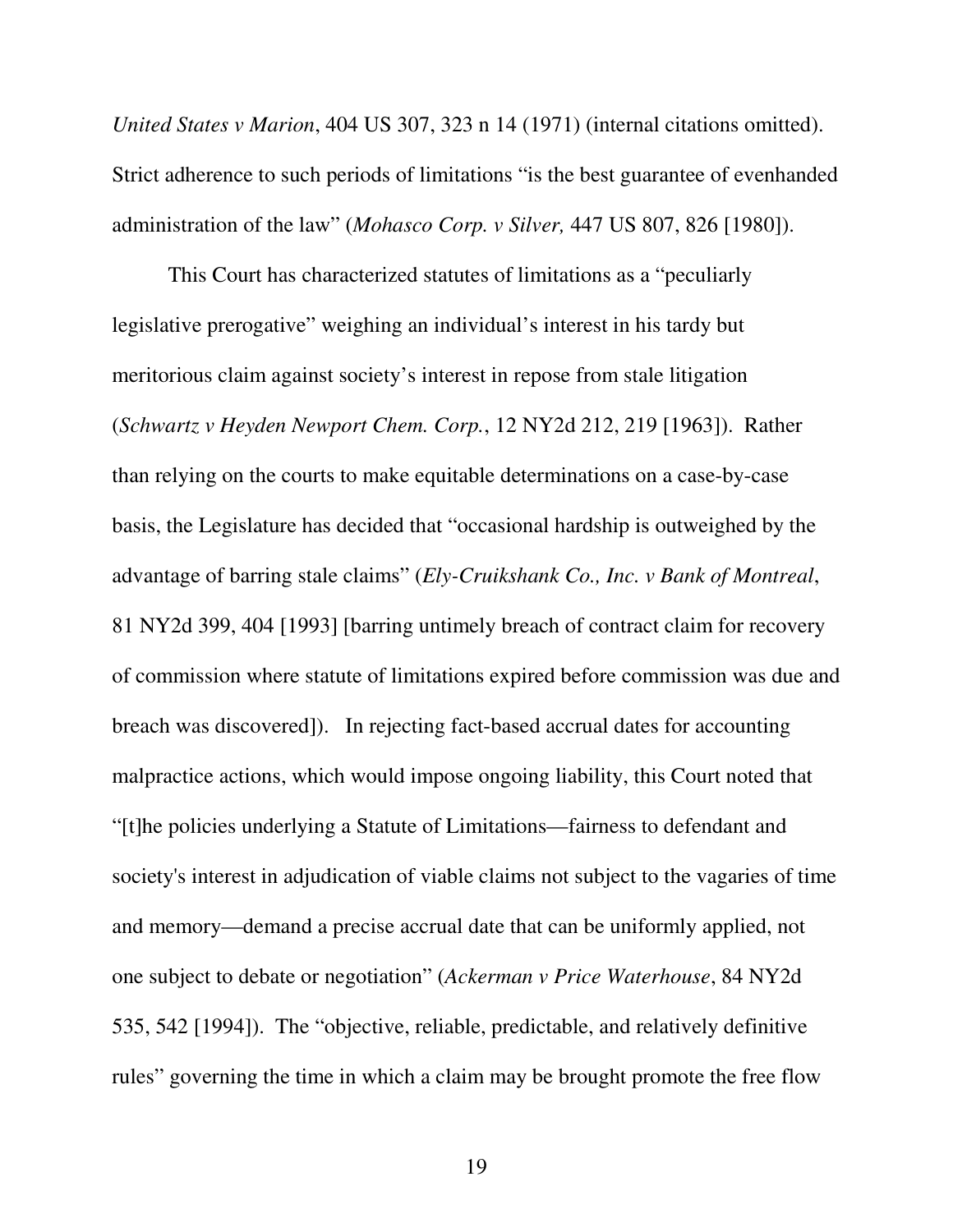of commercial and financial intercourse, which is particularly critical in the State of New York (*Ely-Cruikshank*, 81 NY2d at 403; *see Ehrlich-Bober Co. v University of Houston*, 49 NY2d 574, 581 [1980] [noting "New York's recognized interest in maintaining and fostering its undisputed status as the preeminent commercial and financial nerve center of the Nation and the world"]).

 Legal commentators, legislators and courts have noted the importance of statutes of limitations and repose<sup>1</sup> to the construction industry and to the adjudication of claims arising from defective construction. Construction standards and technology can change significantly over the span of decades, such that juries deciding whether a contractor was negligent in work performed over thirty years ago "might have a difficult time evaluating the actions of the [contractor] in the context of the technology available at that past date and would be likely to impose standards based on present-day technology" (Michael J. Vardaro & Jennifer E. Waggoner*, Statutes of Repose—The Design Professional's Defense to Perpetual Liability*, 10 St. John's J Legal Comment 697, 704 [1995]). Three public policy arguments voiced by legislators in favor of limitations periods for construction professionals are: the unfairness of liability throughout a professional's lifetime,

 $\overline{a}$ 

<sup>&</sup>lt;sup>1</sup> While the terms are sometimes used interchangeably, a statute of repose is the proper term for a limitations period which runs from the occurrence of a defined event, after which even a claim arising out of that event which has not yet accrued cannot be brought. A statute of limitation is a time period running from the accrual of a claim, but is superseded by a statute of repose when the claim accrues beyond the repose period (*see generally* 2 Madden & Owen on Products Liability § 16.1 [3d ed]).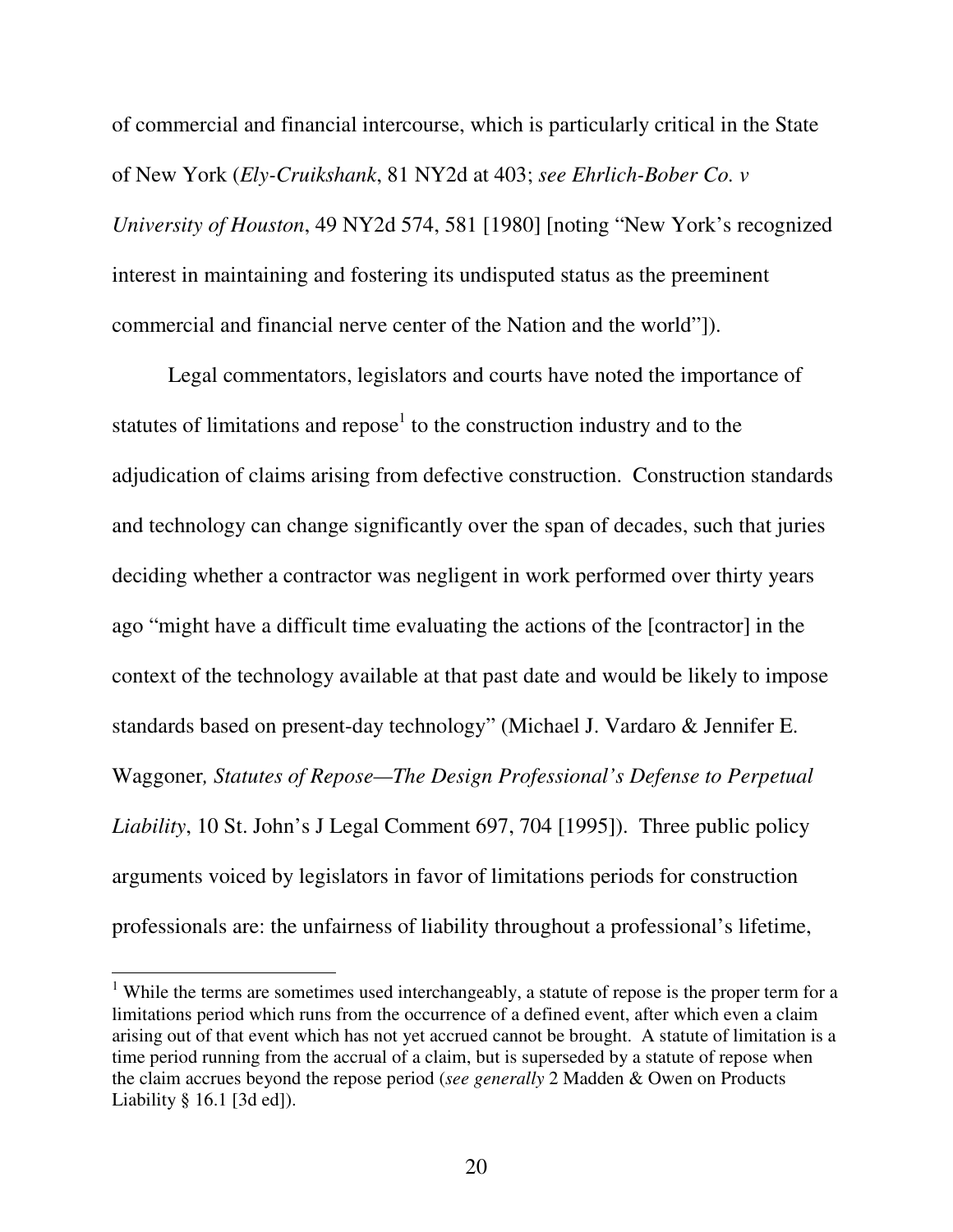which fosters instability in the construction industry; the long life spans of buildings and other public works projects, which are susceptible to deterioration caused by negligent maintenance rather than negligent construction; and the difficulty in producing reliable evidence of construction that took place decades earlier (*id.* at 712-713). Problems with procuring reliable human and documentary evidence to prosecute and defend construction defect suits grow significantly worse with the passage of time:

> The normal business procedures of those who design and build structures makes the mounting of a defense against a lawsuit especially difficult after the passage of only a few years. Buildings are usually unique structures whose design and construction are documented with unique drawings, specifications, and project records. This voluminous paperwork, which accumulates rapidly in an active design or construction practice, is commonly treated with a low level of care. In the normal course of business affairs, papers are thrown out or lost, and after a few years, the documents needed for a suitable defense are no longer available. In addition, because of a high level of turnover in the construction industry, the people with knowledge about any particular project leave for other jobs, and can no longer be located to serve as defense witnesses.

Andrew Alpern, *Statutes of Repose and the Construction Industry: A Proposal for* 

*New York*, 12 Cardozo L Rev 1975, 1978-1979 [1991] [footnotes omitted]. A

committee of the U.S. House of Representatives looking at legislation for the

District of Columbia concluded that dangerous and unsafe conditions developing

over a period of years are outside of a contractor's control, where he cannot

prevent an owner from neglecting to maintain an improvement or altering or using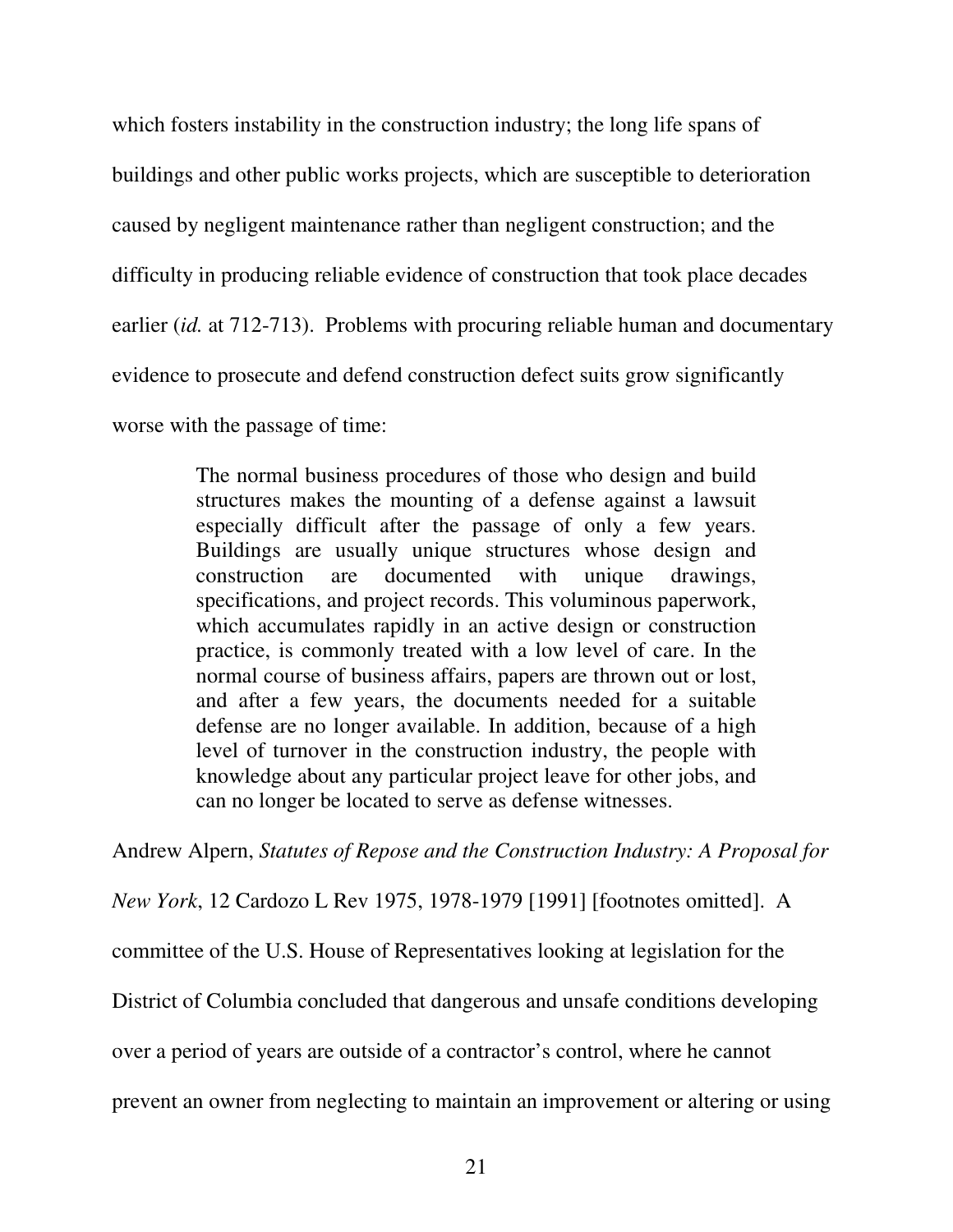the improvement for purposes for which it was not designed (*id*. at 2002-2003). Moreover, the passage of time increases the likelihood that improper maintenance, rather than faulty design or construction, is the proximate cause of property damage (Hearing 7 on H.R. 6527, H.R. 6678 and H.R. 11544 before Subcomm. No. 1 of the House Comm. on the District of Columbia, 90th Cong., 1<sup>st</sup> Sess. 24, 29 [1967]). The Massachusetts Supreme Court held that timing for claims involving construction must strike "a reasonable balance between the public's right to a remedy and the need to place an outer limit on the tort liability of those involved in construction" (*Klein v Catalano*, 386 Mass 701, 712, 437 NE2d 514, 521 [1982]).

 This Court has recognized that a clearly defined limitations period for actions against professionals helps to control insurance premiums and provides certainty regarding the length of potential exposure to liability from a given project (*see Chase Scientific Research, Inc. v NIA Grp., Inc.*, 96 NY2d 20, 27 [2001]). There is considerable interplay between limitations periods and insurance premiums because the commercial insurance industry examines and insures particular risks using state limitations periods (*id*.; *see generally* 2 Madden & Owen on Products Liability § 16:1 [3d ed]). For example, in a state with a ten-year limitations period for construction defect claims running from the date of substantial completion, any claims or potential claims older than ten years would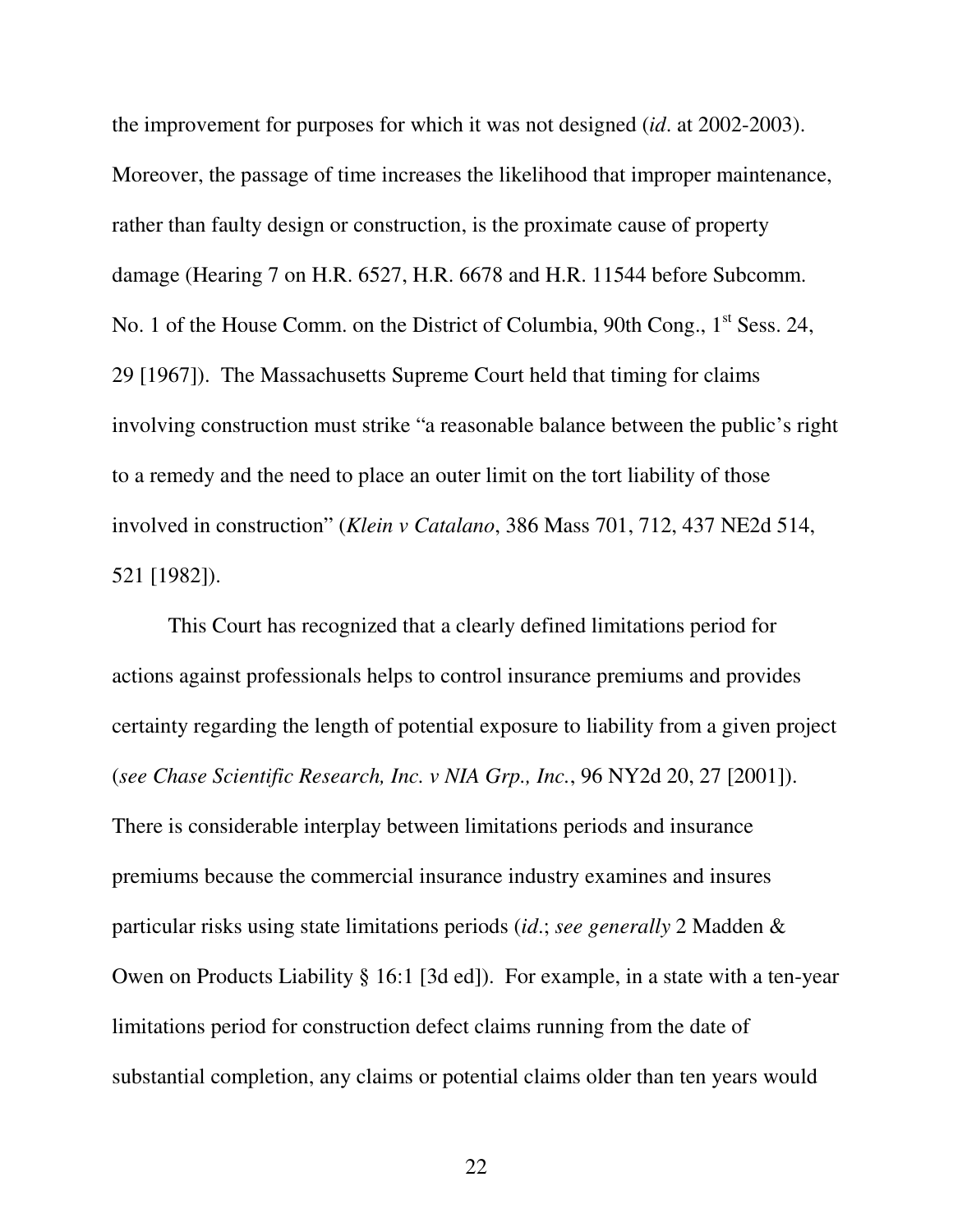<span id="page-26-0"></span>not factor into the risk assessment and premium calculation for a particular contractor because the contractor (and therefore the insurer) would no longer be subject to civil liability by a third party for that project. Limitations periods make insurance premiums more affordable by negating the insured's liability for events past a definite time period, making the risk cheaper and more predictable for the insurer (*see Orlak v Loyola University Health System*, 228 Ill2d 1, 17, 885 NE2d 999, 1009 [2007] [stating purpose of Illinois' medical malpractice statute of repose was to reduce cost of malpractice insurance by eliminating "long tail" liability, making it easier for malpractice insurance companies to predict future liabilities]).

#### **B. Actions arising out of construction defects in New York have traditionally accrued upon substantial completion of the project.**

The Legislature has determined that the statutes of limitations for actions alleging injury to property arising out of negligence and breach of contract are three and six years, respectively (CPLR 214 [4], 213 [2]). In *City School Dist. of City of Newburgh v Hugh Stubbins & Associates, Inc.* (85 NY2d 535, 538 [1995]), this Court held that those statutes of limitations are to be applied in cases against contractors using an accrual date of "completion of performance." This Court confirmed that "no matter how a claim is characterized in the complaint negligence, malpractice, breach of contract—an owner's claim arising out of defective construction accrues on date of completion, since all liability has its genesis in the contractual relationship of the parties" (*id.* at 400-401; *see Sears,*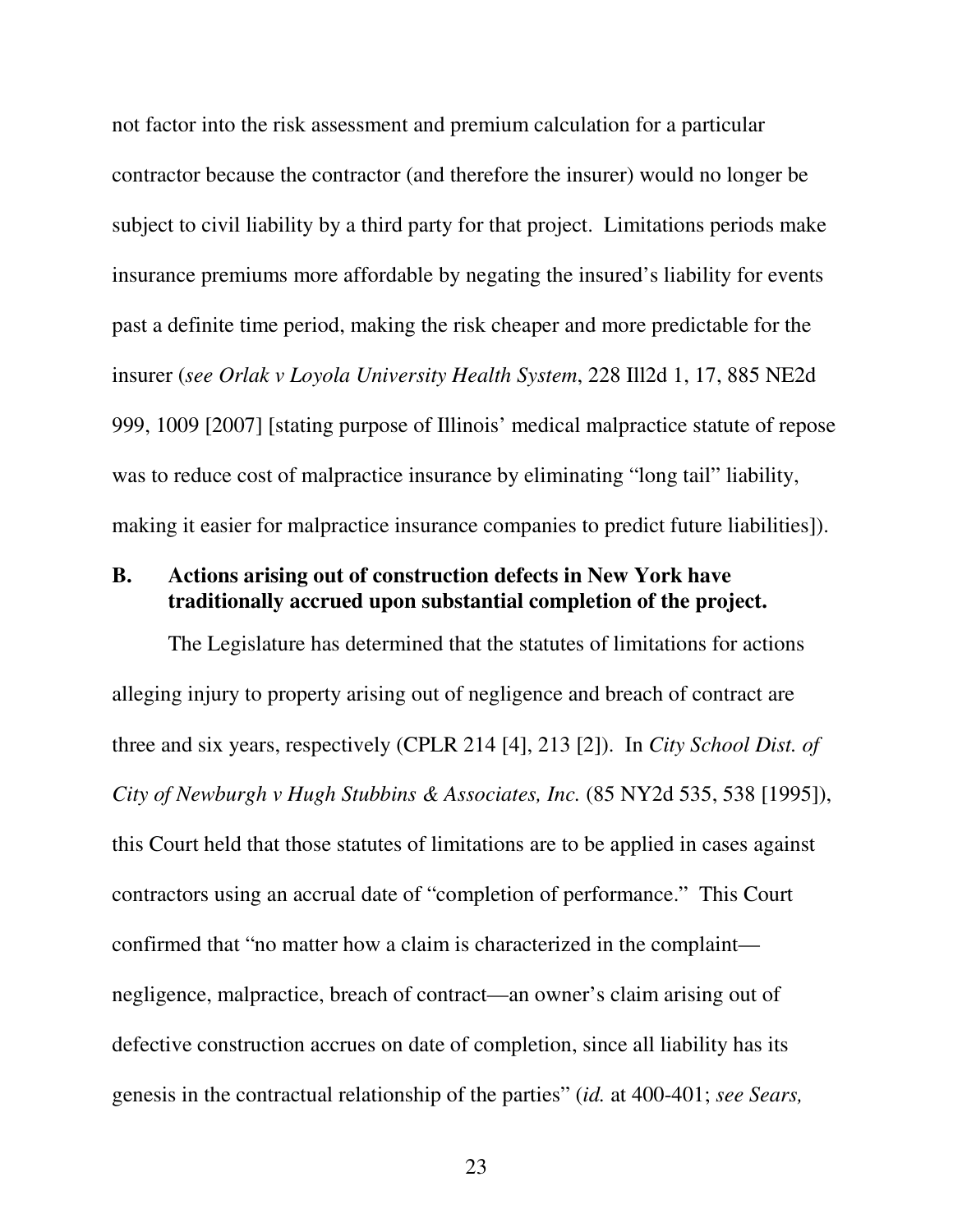*Roebuck & Co. v Enco Assoc.*, 43 NY2d 389, 394 [1977]; *State v Lundin*, 60 NY2d 987, 988 [1983] [rejecting efforts to plead around completed construction date of accrual]). This overarching "date of completion" accrual framework is applicable even to third-party property damage claimants who were not parties to the contract, where the third party was an intended beneficiary of the contract (*Newburgh* at 400-401). Federal courts applying New York law and New York's lower courts, including the Second Department, have subsequently applied this date of accrual rule to first party and third party claims without difficulty (*see* 75 NY Jur 2d Limitations and Laches § 81; 2B Carmody-Wait 2d § 13:251; *Royal Ins. Co. of America v RU-VAL Elec. Corp.*, 918 F Supp 647, 656-657 [ED NY 1996] [noting accrual and statute of limitations rules "have been strongly reaffirmed" by this Court]; *Commerce & Industry Ins. Co. v Vulcraft, Inc.*, 1998 WL 823055, \*3 [SD NY Nov. 20, 1998, No. 97-cv-2578] [citing *Newburgh* as establishing "date of completion" accrual rule applies even absent contractual privity, "provided that the plaintiff is sufficiently involved in the contractual relationship"]).

 The "substantial completion" accrual rule for property damage cases arising out of allegedly defective construction establishes a time period for potential claims with certainty and predictability. Courts are not burdened with case-bycase, fact-based applications of the statute of limitations for successive incidents arising out of the same negligent construction; rather, the courthouse door is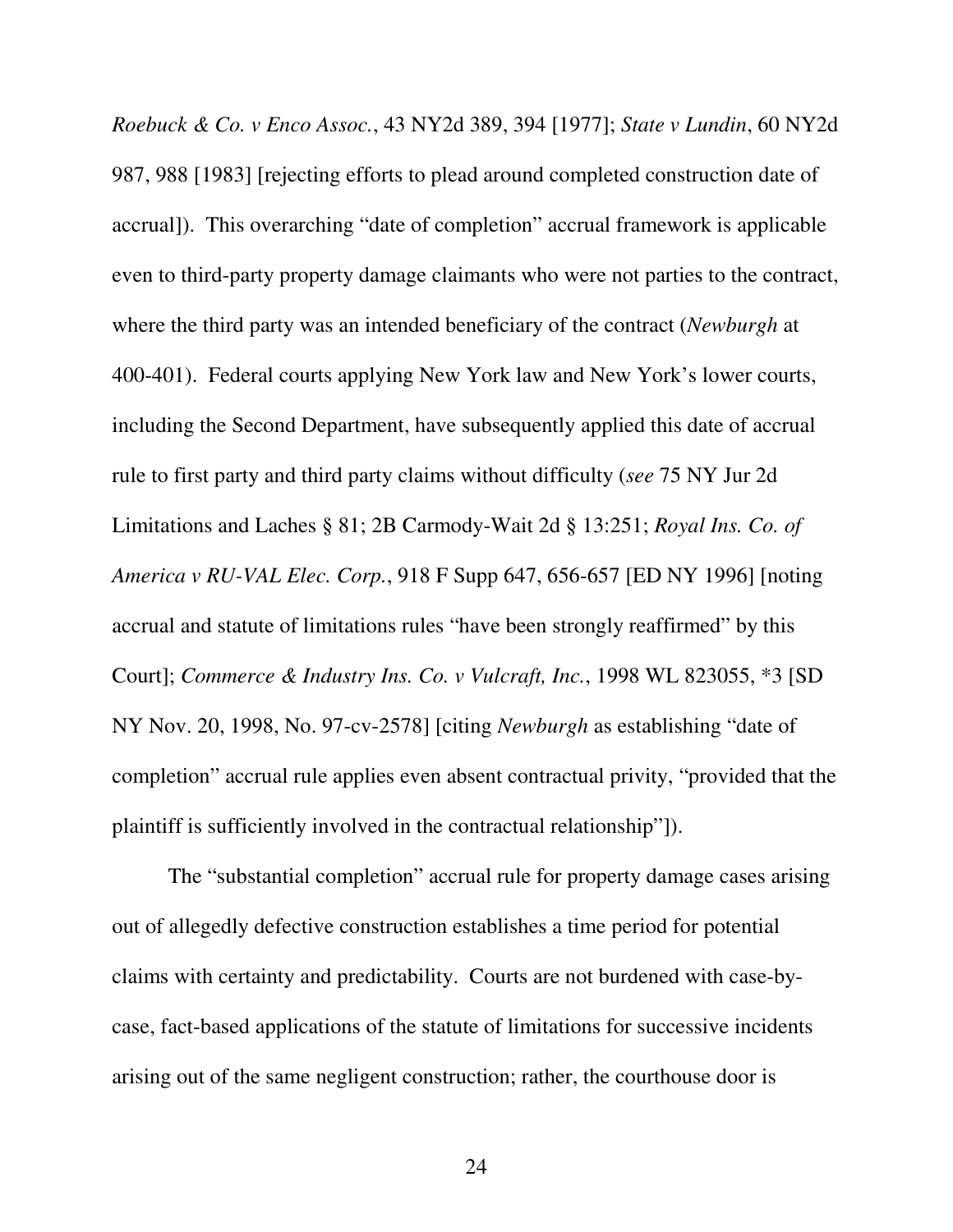opened on the date the work is completed and closed three or six years thereafter. This promotes both construction and the full enjoyment and use of real property by "removing the peril of remote and distant liability which would tend to deter persons from entering into the construction business" (*Ernest W. Hahn, Inc. v Superior Court*, 108 Cal App 3d 567, 570 [Cal App 2 Dist 1980]).

 The Legislature has determined that the societal and judicial benefits of limitations periods in claims involving professionals, such as architects and contractors, outweigh the potential harm to individual litigants whose causes of action may be foreclosed in these circumstances (*see Cubito v Kriesberg*, 69 AD2d 738, 742 [2d Dep't 1979] [noting exceptions to the "date of injury" accrual rule in negligence actions where the cause of action arises out of a professional relationship]). Allowing Plaintiffs to "plead around" the statute of limitations by characterizing their claims as sounding in continuing public nuisance or asserting that they were somehow not the intended beneficiary of the construction contract threatens to disrupt the Legislature's policy choice (*see Town of Islip v H.T. Schneider Associates*, 73 AD3d 1029, 1030 [2d Dep't 2010], *lv denied* 16 NY3d 705 [2011] [rejecting cities' attempts to recharacterize property damage claims as nuisance or continuing public nuisance claims to avoid statutes of limitation]).

New York is among the majority of states recognizing a "completion" date for limitations purposes for claims arising from construction projects, regardless of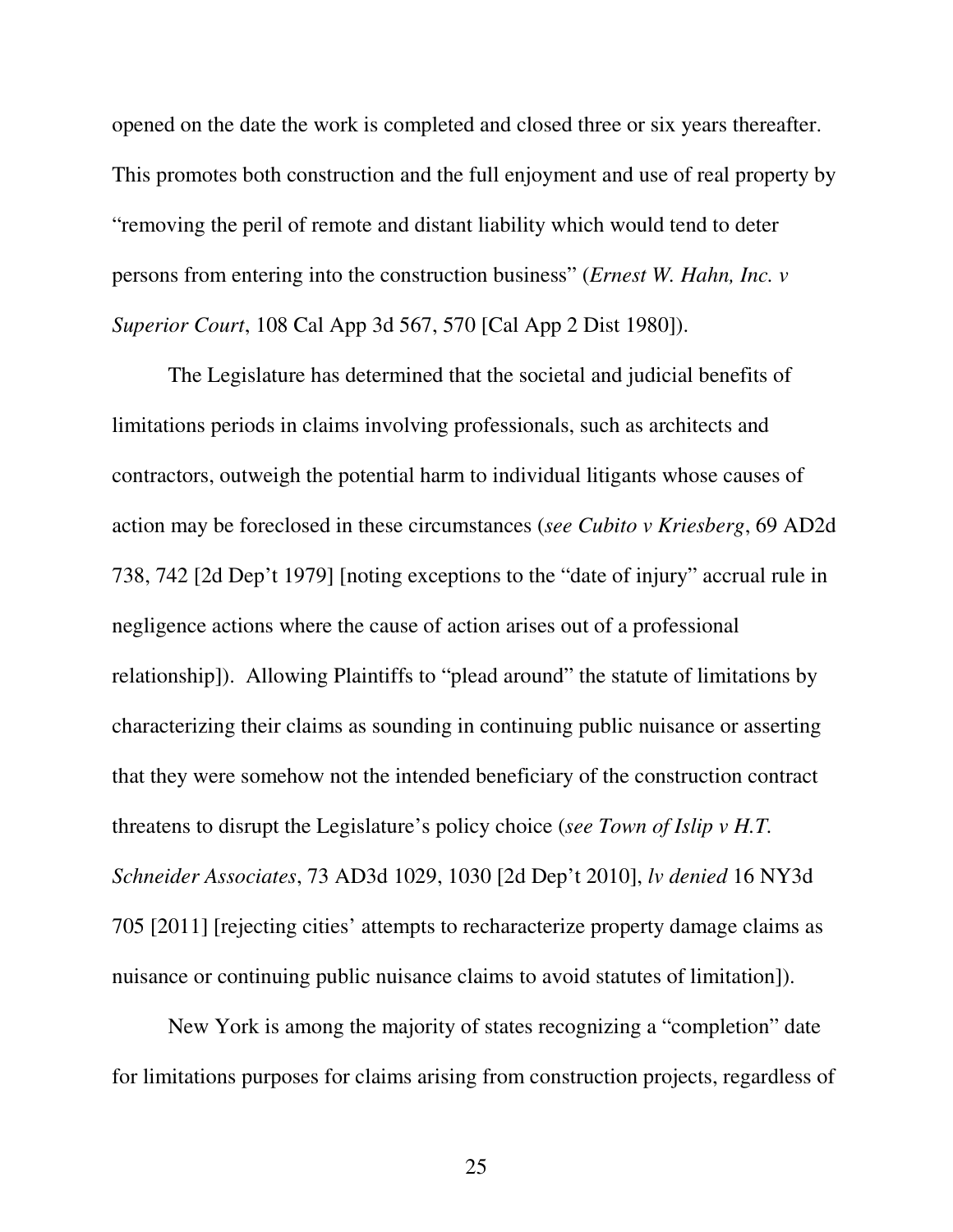when the actual property damage occurred.<sup>2</sup> The wisdom and fairness of these limitations periods in the construction defect context is borne out by a study of insurance claims involving contractors and design professionals, which showed that 85% of the claims filed against contractors and designers from 1981-1983 arising out of projects located in New York were brought within seven years of substantial completion of the project, 87% within eight years, and 91% within nine years (Alpern at 2008 n 173). An earlier study presented to the U.S. House of Representatives found that 84.3% of all claims against architects and builders were brought within four years of completing construction (Hearing 7, *supra*, at 5, 11).

Plaintiffs, who filed their actions over 30 years after the sewer line construction was completed, ask this Court to do away with a fair and workable statute of limitations to save their unusually tardy claims. The reality of construction defect litigation in New York does not justify imposing perpetual

 2 Ariz Rev Stat Ann § 12-552; Ark Stat Ann § 16-56-112; Cal Code Civ Proc §§ 337.1 and 337.15; Conn Gen Stat Ann § 52-584; 10 Del Code Ann § 8127; DC Code § 12-310; Fla Stat Ann § 95.11 (3) (c); Ga Code Ann §§ 9-3-51, 52; Idaho Code § 5-241; La Rev Stat Ann § 9.2772; 14 Me Rev Stat Ann § 752-A; Md Cts & Jud Proc Code Ann § 5-108; Mass Gen Laws Ann ch. 260, § 2B; Mich Comp Laws Ann § 600.5839 (1); Minn Stat Ann § 541.051 (1) (a); Miss Code Ann § 15-1-41; Mo Ann Stat § 516.097; Mont Code Ann § 27-2-208; Neb Rev Stat § 25-223; Nev Rev Stat Ann §§ 11.203-.205; NH Rev Stat § 508:4-b; NJ Stat Ann 2A:14-1.1a; NC Gen Stat § 1-50 (a) (5); ND Cent Code § 28-01-44; 12 Okla Stat Ann § 109; Or Rev Stat § 12.135; 42 Pa Cons Stat Ann § 5536; RI Gen Laws § 9-1-29; SC Code Ann § 15-3-640; Tenn Code Ann § 28-3-201; Tex Civ Prac & Rem Code Ann § 16.009; Va Code Ann § 8.01.250; Wash Rev Code Ann § 4.16.310; Wis Stat Ann § 893.89; Wyo Stat §§ 1-3-110, -111, -112.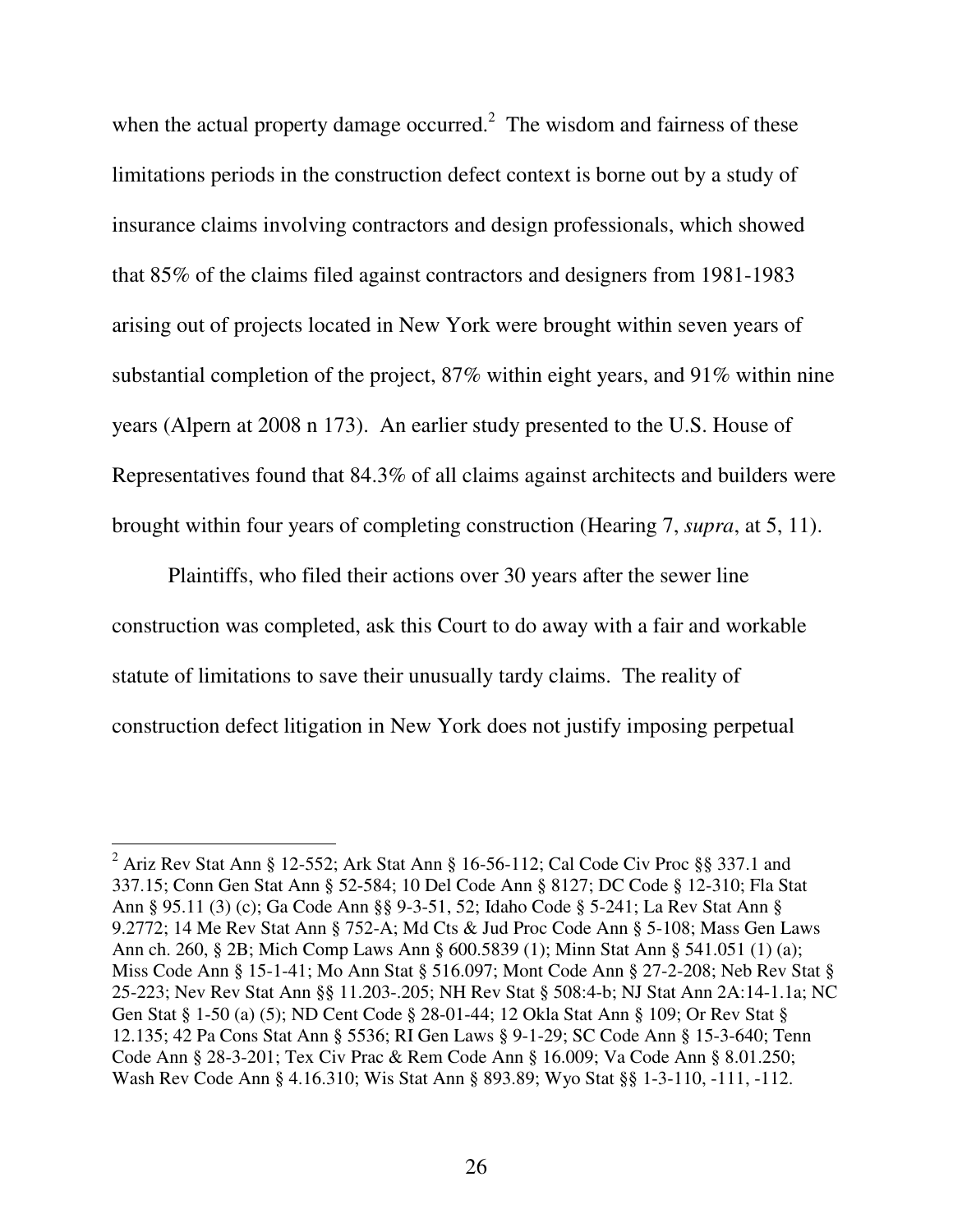<span id="page-30-0"></span>liability upon contractors for property damage arising from projects completed decades earlier.

#### **C. Plaintiffs' theory of continuing public nuisance contravenes the statute of limitations and threatens the viability of New York's construction industry.**

In an attempt to succeed where other municipalities have failed to survive dismissal based on the statute of limitations, Plaintiffs recast their claims as sounding in "continuing public nuisance," arguing that a new cause of action arises each day the defective roadbed continues to exist. The unavailability of this claim under New York law for the allegedly negligent excavation and backfilling of the subject roadbed, which had finite beginning and ending dates, is amply briefed in the Defendants-Respondents' submissions to this Court. *Amicus curiae* DRI will focus its argument on the potentially grave consequences for the construction and insurance industries in New York should this Court alter longstanding principles of New York law to determine that Plaintiffs have stated a claim for continuing public nuisance which is not subject to the limitations period running from substantial completion of the project.

This Court's precedents in *Newburgh*, *Sears*, and *Lundin* applying the statute of limitations to construction defect cases based on the date of substantial completion should control the Court's analysis of the instant case under the principles of stare decisis. Like statutes of limitations, "[a]dherence to precedent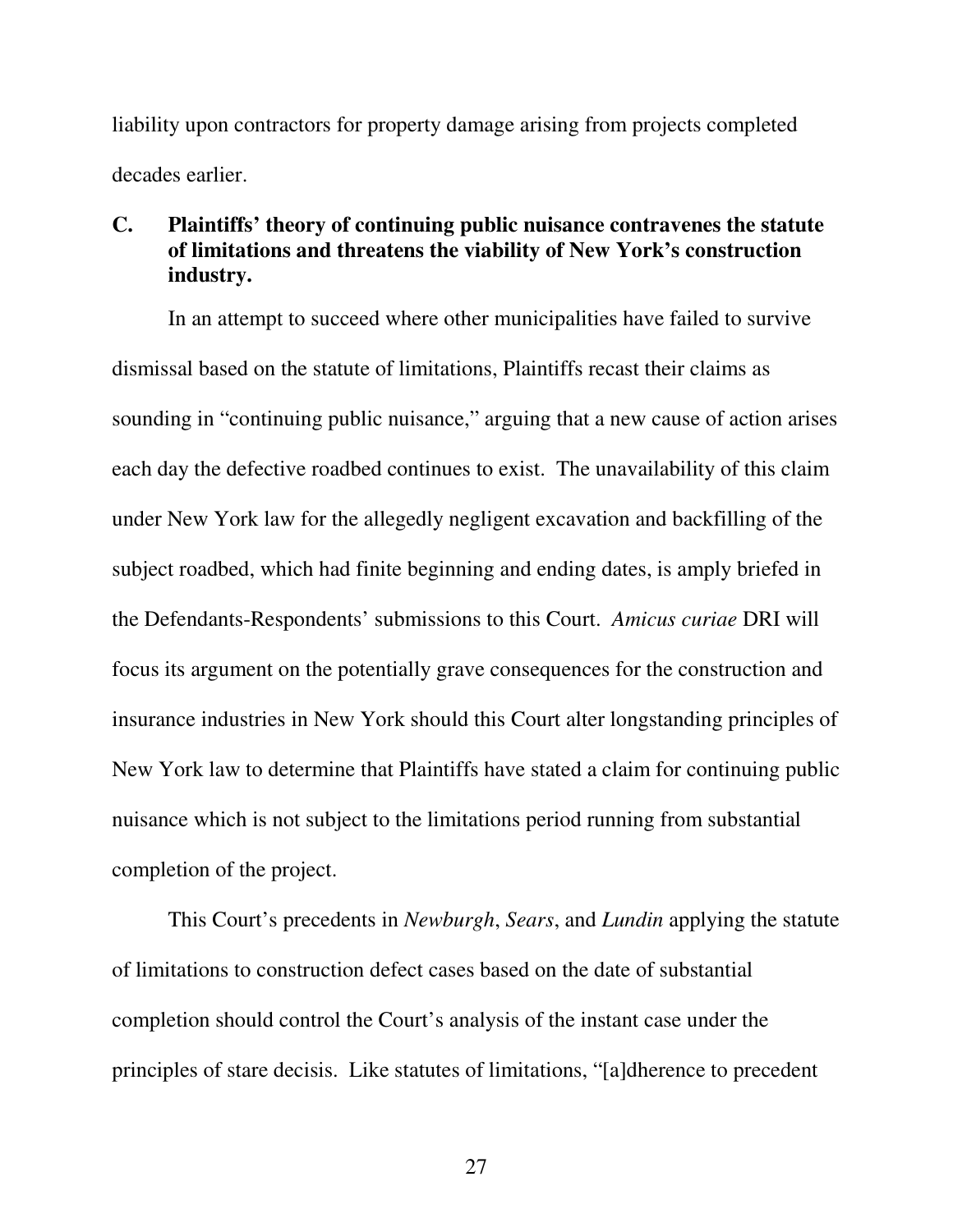promotes stability, predictability, and respect for judicial authority" (*Allied-Signal, Inc. v Director, Div. of Taxation*, 504 US 768, 783 [1992]). This Court has justified adherence to precedent based on the requirement "that those who engage in transactions based on the prevailing law be able to rely on its stability" (*People v Hobson*, 39 NY2d 479, 489 [1976]). Reliance interests are thus doubly strong in cases involving statutory limitations periods which have been settled and relied upon according to judicial precedent, and which have formed the basis for commercial transactions. The Second Department recognized the settled nature of New York law with respect to limitations periods for claims arising out of construction defects, and reached consistent results in each of the eleven cases before this Court on appeal. As noted above, state and federal courts have applied this Court's precedent to first- and third-party property damages claims with predictable results.

Here, commercial insurers and the contractors whom they insure have economic reliance interests in a limitations period for property damage claims based on the date of substantial completion, which has been recognized since 1975 in New York (*see Sosnow v Paul*, 36 NY2d 780, 782 [1975]). To the extent Plaintiffs' proposed cause of action for continuing public nuisance seeks to change the state of the law, this would severely disrupt reliance interests in previouslyissued commercial insurance policies. Going forward, the insurance industry and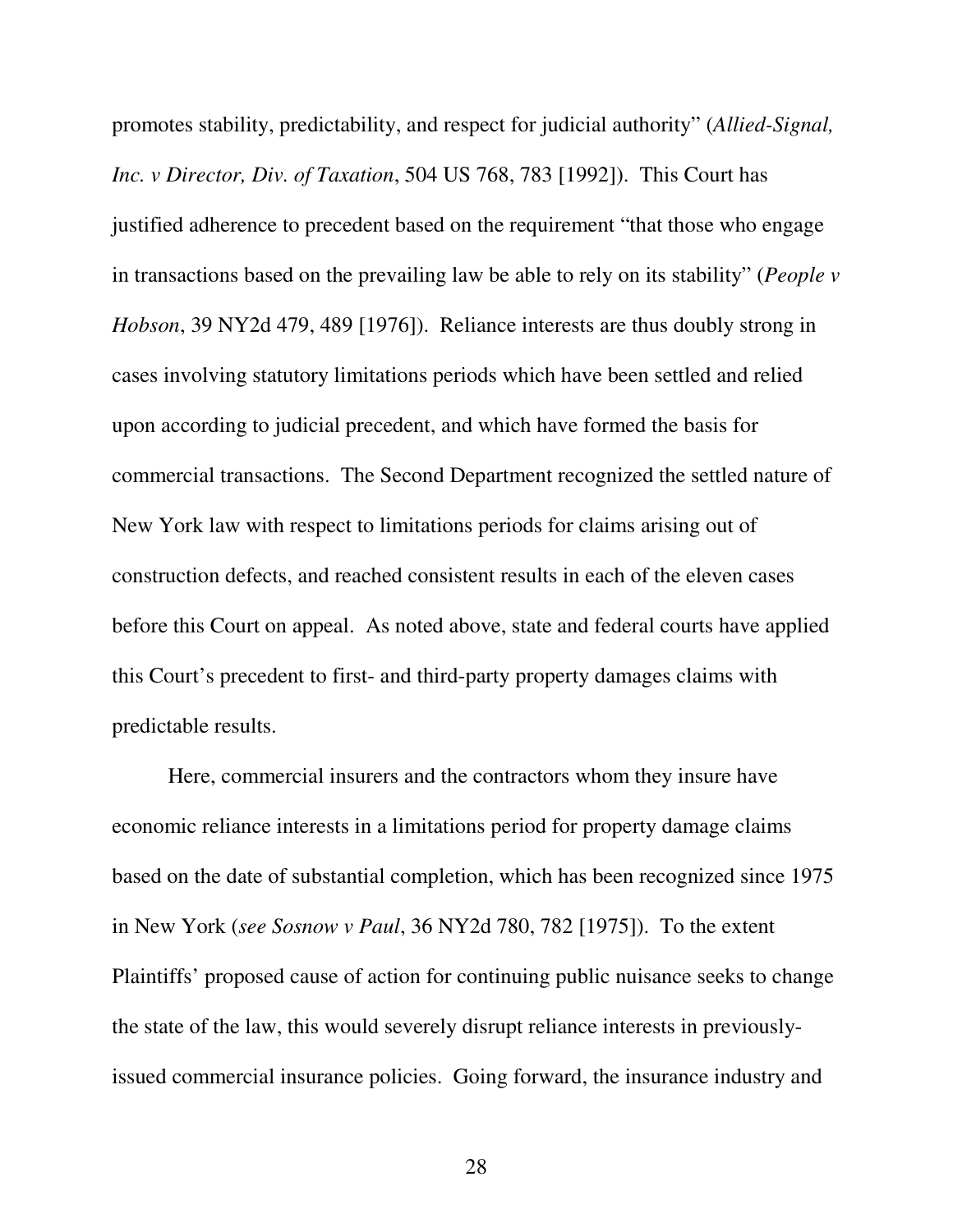insureds would no longer be able to rely on a stable and predictable limitations period running from the date of substantial completion. This Court should not disrupt long-settled contractual and economic expectations of contractors and insurance companies, nor should it reexamine its own precedent absent the "humbling assumption, often true, that no particular court as it is then constituted possesses a wisdom surpassing that of its predecessors" (*Hobson*, 39 NY2d at 488). Plaintiffs have failed to show the requisite "compelling circumstances" allowing this Court to abandon stare decisis and do away with the limitations period applied in *Newburgh*, *Sears*, and *Lundin* to construction defect claims (*id*. at 487-491).

The continuing public nuisance action in the construction defect context would subject contractors and other design professionals to open-ended, perpetual liability for damages caused by a single negligent act committed decades earlier. Insurance underwriters, unable to rely on a defined liability period when evaluating the risk posed by insuring a certain contractor for a certain policy period, will be forced to raise premiums considerably to account for this undefined risk (*see Stine v Continental Cas. Co.*, 419 Mich 89, 99, 349 NW2d 127, 131 [1984] [noting that where actuarial factors are highly speculative, premium rate schedules are accordingly set high enough to accommodate the most costly scenario]). For policies which have already been purchased, the risk assumed would change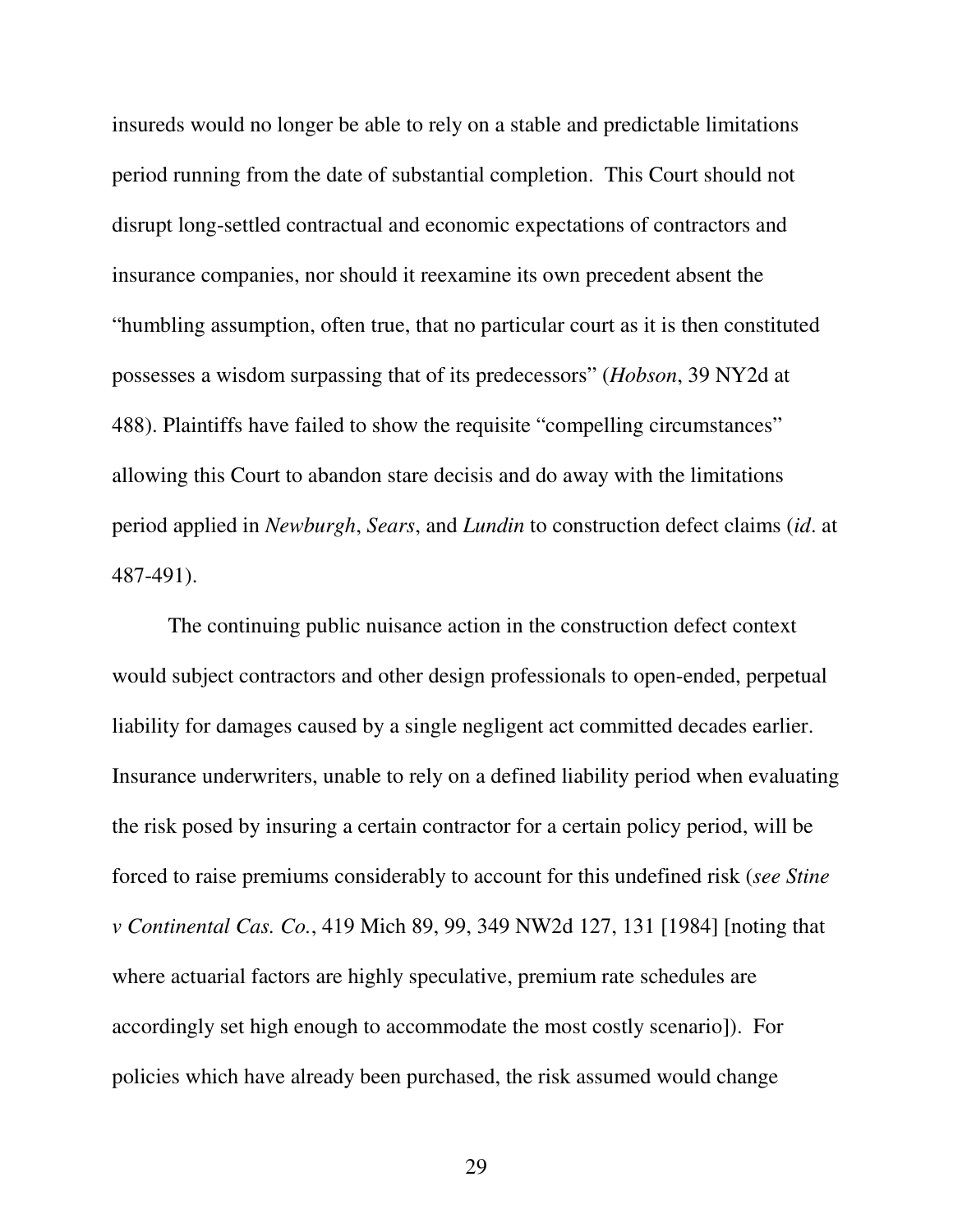suddenly from defined to open-ended, thus disrupting the balance struck between the premium paid and the risk insured (*see Shotmeyer v N.J. Realty Title Ins. Co.*, 195 NJ 72, 83, 948 A2d 600, 606 [2008)] ["[B]ecause insurance premiums and coverage provisions are based on predictable levels of risk, … insurers need to rely on certain consistent conditions in order to calculate premium rates reliably"]). The same is true for contractors who have purchased "completed operations" coverage for their completed projects for a finite number of years based on the statute of limitations (*see* Sandy M. Kaplan et al., *OCIPS, CCIPS, and Project Policies*, 29 SUM Construction Lawyer 11, 14 [2009]). These contractors would be left uninsured for claims made beyond the statutory period, even though they intended for their policies to cover all of the potential liability arising out of a certain project. In the face of rising premiums and diminished liability coverage, other contractors may follow the lead of architects and choose to underinsure themselves or "go bare" without any insurance, eliminating financial recovery for plaintiffs with meritorious and timely claims (*see* Alpern at 1990-1991). These adverse consequences can be largely avoided by upholding the security and predictability created by existing limitations periods.

Recent history shows that judicial creation of open-ended liability for the construction industry could jeopardize the availability of insurance coverage for New York contractors. The "insurance crisis" of the mid-1980s was marked by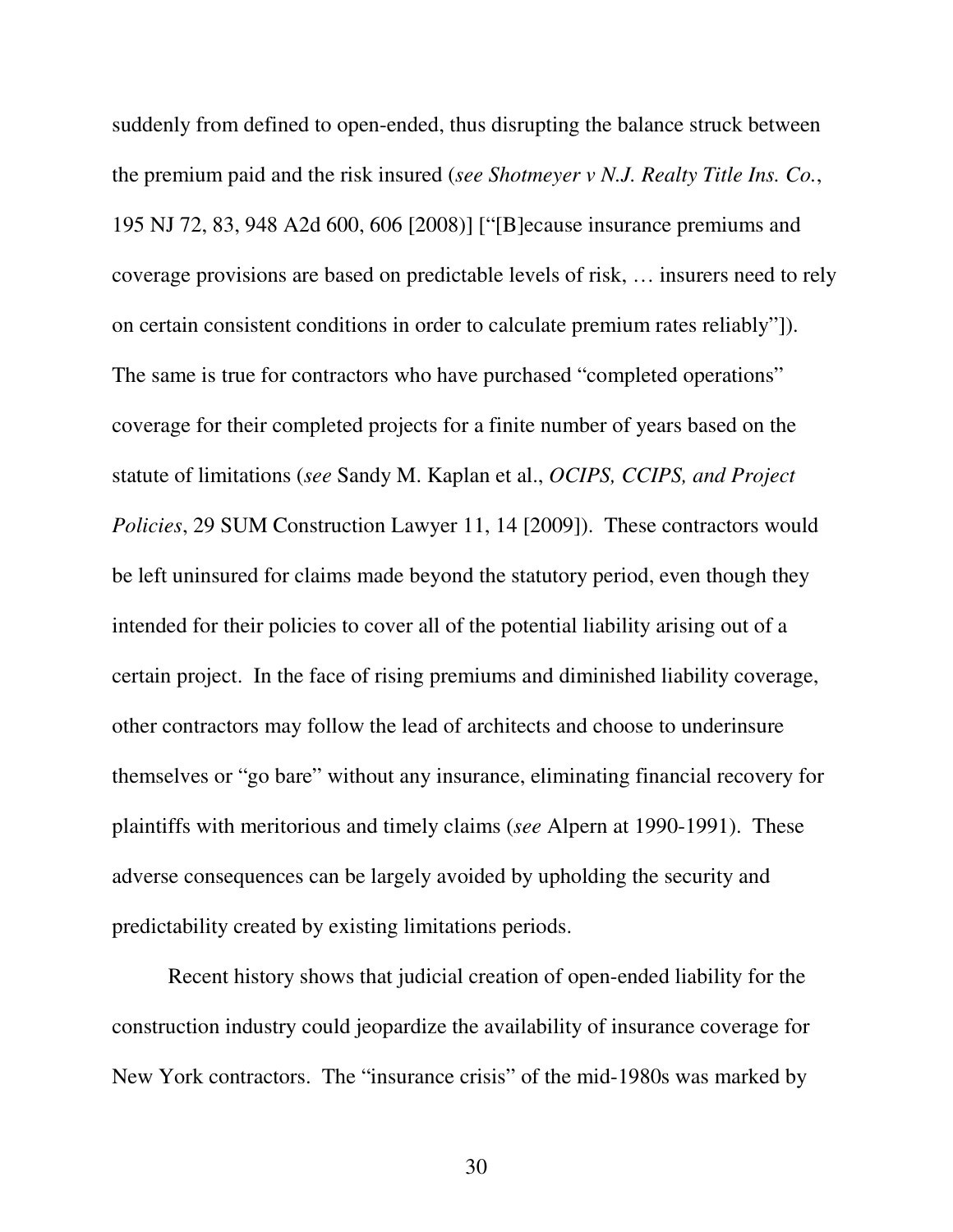drastic increases in insurance premiums for certain products and services, including ski operations, obstetrics, and vaccines, while coverage for day care centers, intrauterine devices, and other products and services suddenly disappeared because insurers withdrew that coverage from the market (George L. Priest, *The Current Insurance Crisis and Modern Tort Law*, 96 Yale L J 1521 [1987]). Legal commentator George L. Priest attributed this sudden collapse of coverage to the unforeseen expansion of tort liability in these areas, both in the number of potential litigants and the length of potential liability. Specifically, Priest noted that "[m]any of the industries most severely affected by the insurance crisis are those subject to tails of liability extending over long periods of time, thus incorporating an extraordinarily wide range of potential outcomes" (*id*. at 1583). This "wide range of potential outcomes" forces insurers to charge higher premiums to account for higher risk; when the premiums become too high, low-risk insureds drop their coverage and the remaining pool of high-risk insureds becomes too small to reliably insure (*id*. at 1566-1567). Priest cited the asbestos industry as a prime example of this effect, observing that since courts had dramatically expanded manufacturer liability for asbestos exposure spanning decades, asbestos insurance coverage was virtually unavailable, and some insurers went bankrupt (*id*. at 1575, 1583). Another example is the widespread adoption of the "absolute pollution exclusion" to end commercial insurance coverage for pollution claims, in response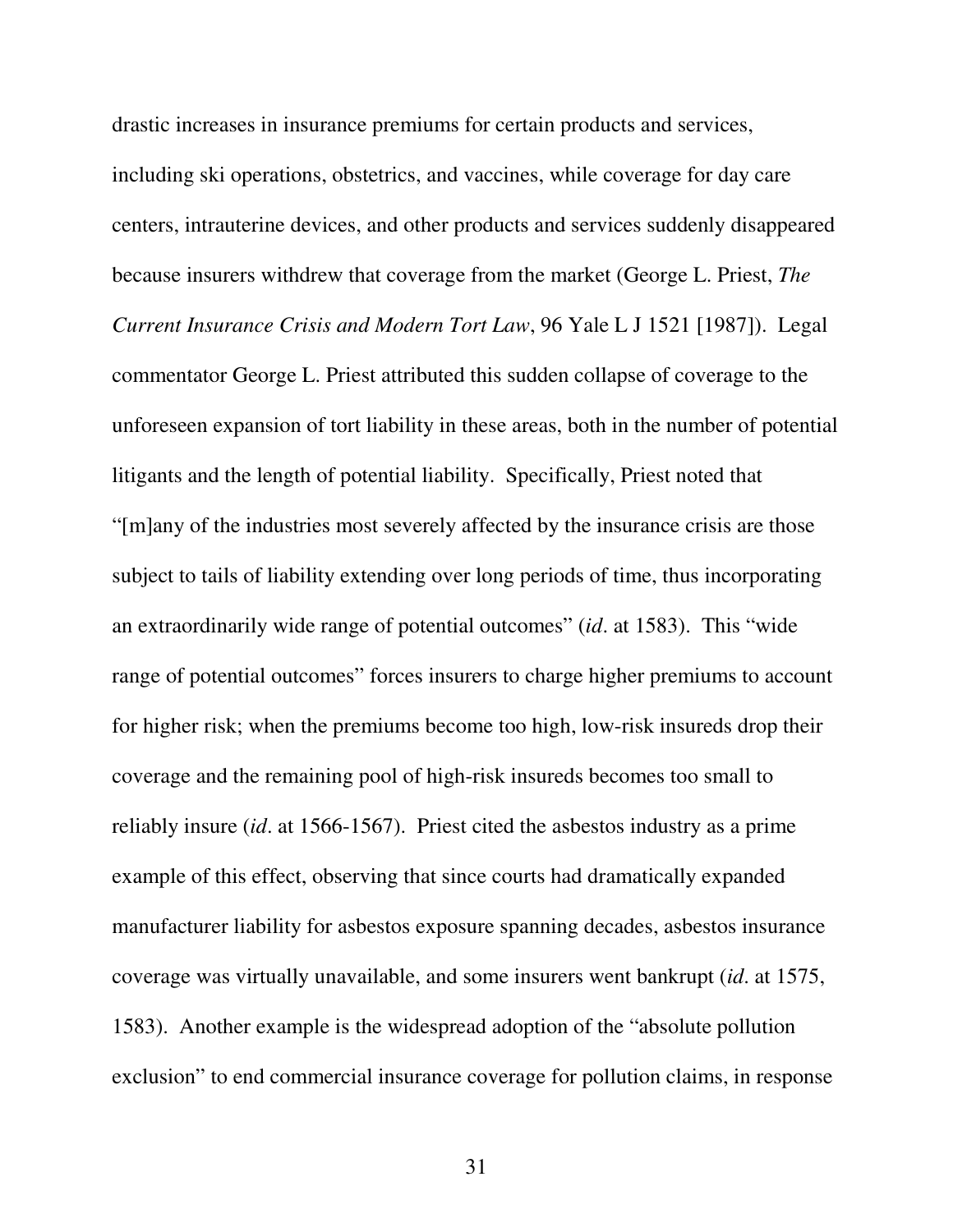to court decisions broadly expanding coverage for pollution claims based on alleged ambiguities in the preexisting "sudden or accidental" pollution coverage exclusion (58 Am Jur Proof of Facts 3d 213, § 6).

 Here, a departure from the majority approach to limitations periods for construction claims could make construction insurance risk in New York so unpredictable that insurers will stop writing these policies in New York in order to stabilize their risk pool (Priest at 1575). Imposing long-term liability for public works projects may cause some contractors to stop providing these services, in order to reduce the variance of risks in the non-public services they continue to provide (*id*. at 1567). While a cause of action for continuing public nuisance might improve the financial status of a few tardy plaintiffs, the ensuing unavailability of coverage for public works projects would devastate contractors, municipalities, and the citizens of New York.

 Continuing public nuisance claims would place further financial strain on contractors who do obtain insurance by forcing them to carry insurance collateral for a longer period of time. Certain construction CGL policies are known as "loss sensitive" programs, meaning that the insured reimburses the insurer for losses as they are paid out, up to a certain amount (known as a deductible) (International Risk Management Institute, Inc. (IRMI), Glossary of Insurance and Risk Management Terms, www.irmi.com/online/ insurance-glossary/terms/l/loss-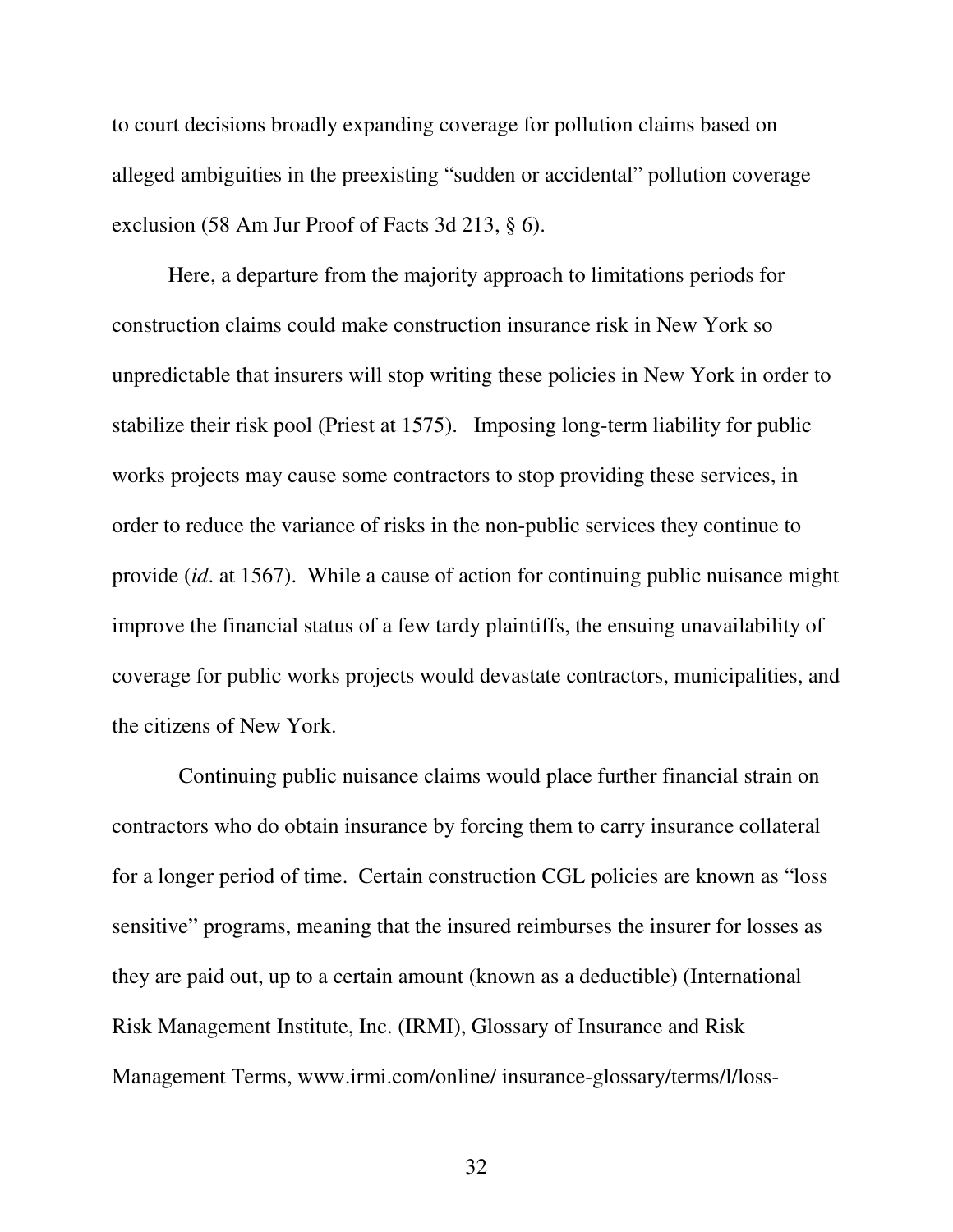sensitive-plans.aspx [accessed September 16, 2013]). To ensure that the contractor will be able to meet its maximum deductible obligation during the policy term, many insurers require contractors to secure their policies with collateral in the amount of the maximum deductible obligation (Kaplan at 20). This collateral obligation remains in effect through the end of the policy term and typically for a few years after, until the insurer has reasonably determined the amount of losses to be paid under that policy, such that existing claims are closed and pending claims are reliably secured by a sufficient reserve (Richard Resnick, *Wrap-Ups and the Issue of Collateral (Part 2)*, IRMI, www.irmi.com/expert/articles/2007/ resnick06.aspx [accessed September 16, 2013]). But if the contractor remains liable in perpetuity for claims arising from a particular construction project, it would never be prudent for the insurer to return the collateral to the insured because the insured would be liable for deductible payments well into the future. Under Plaintiffs' proposed cause of action, contractors could see substantial portions of their assets tied up for decades as collateral for insurance policies purchased to cover projects completed years earlier.

At a time when construction costs in New York are among the highest in the nation, the state and its construction industry cannot afford the increased costs which would result from recognizing a cause of action for continuing public nuisance in the construction defect context (Rider Levett Bucknall, *Quarterly*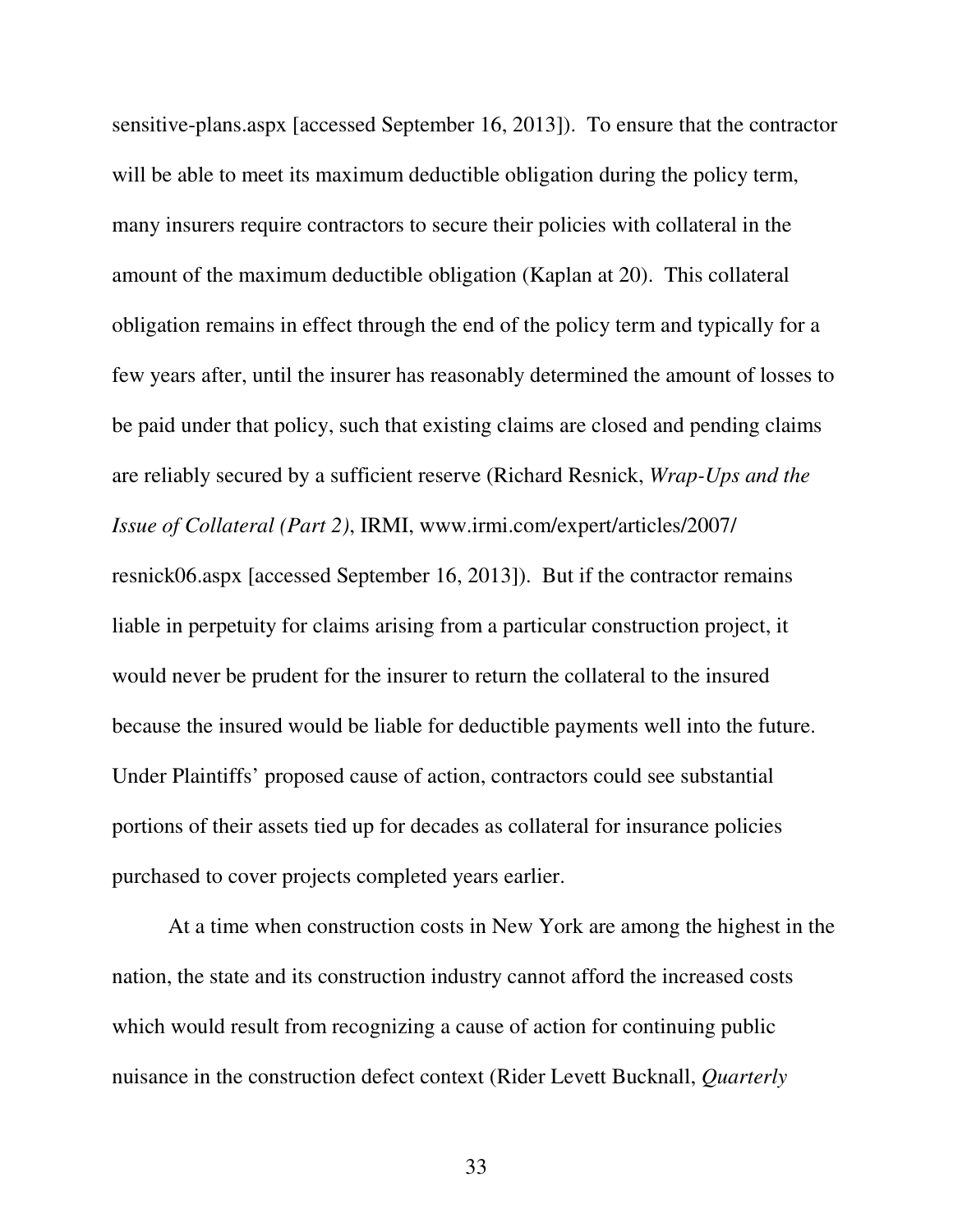*Construction Cost Report* 6, 8 [Second Quarter 2013],

http://rlb.com/rlb.com/pdf/research/RLB\_USA\_Report\_Second\_Quarter\_2013.pdf [accessed September 16, 2013]). As ably briefed by fellow *amicus curiae* Associated General Contractors of New York State, LLC, the construction industry employs hundreds of thousands of New York residents. Higher costs in the form of increased premiums and extended collateral obligations would lead to job loss and loss of contractor companies. These ramifications would be felt by New York's private companies, public entities, and taxpayers, because the loss of contractors would make the bidding process less competitive and more expensive, and the increased costs of doing business as a contractor would be passed on through bids. New York, and the City of New York in particular, cannot afford to suffer a downturn in the workers and financial resources necessary to build and repair its infrastructure and buildings.

Plaintiffs argue for creation of a new cause of action for continuing public nuisance, suggesting it would benefit them in tough economic times. But if adopted, this new cause of action would seriously impair Plaintiffs and other municipalities from securing public works projects from qualified contractors in the future. Perpetual liability for property damage from construction defects would cause insurance costs for contractors to skyrocket, and those costs would either be passed on to the municipalities or would drive many contractors out of business.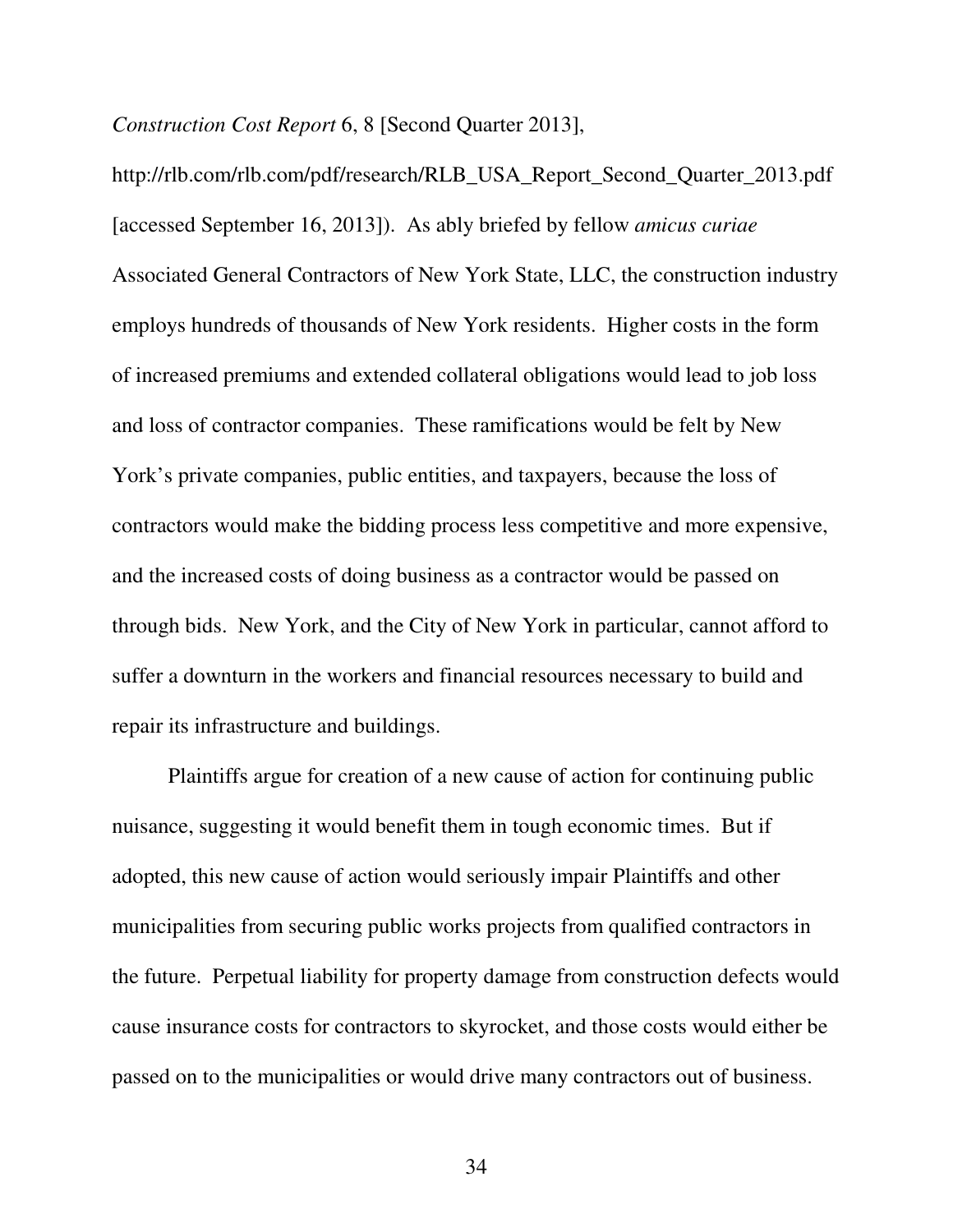New York's current three- and six-year statutes of limitations provide predictability for construction risks, and fairly allow timely causes of action to be litigated using the best evidence available. By allowing for continual accrual dates for causes of action stretching decades beyond a project's completion, this Court risks "turning its back[] on certainty and predictability, and proceeding along an indistinct trail with random and uncertain markings" (*Ackerman*, 84 NY2d at 543 [internal citation omitted]). This Court should reject a cause of action which contravenes the legislatively established statutes of limitations and could potentially cripple New York's construction industry.